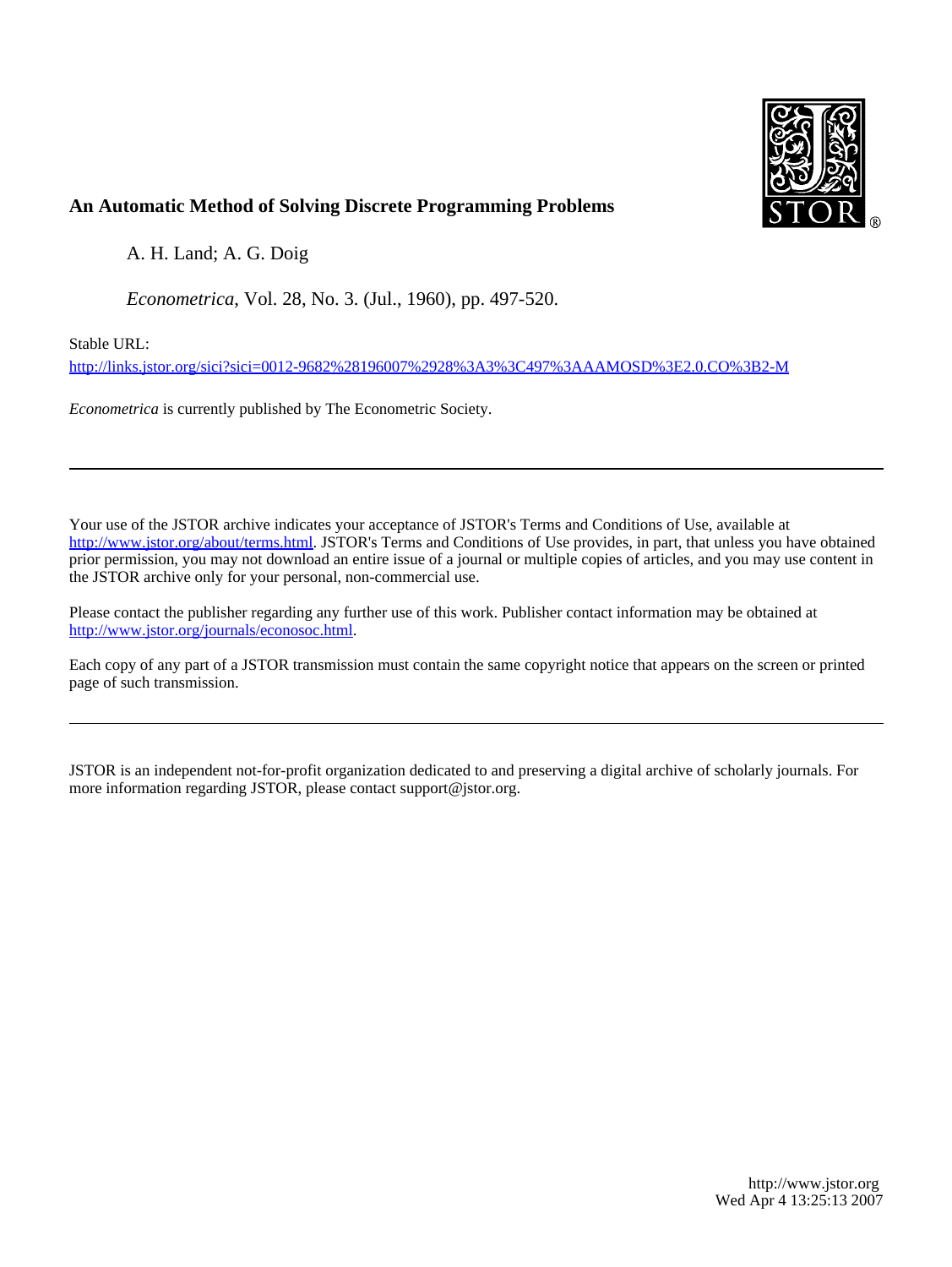# **ECONOMETRICA**

VOLUME 28 July, 1960 NUMBER 3

### AN AUTOMATIC METHOD OF SOLVING DISCRETE PROGRAMMING PROBLEMS

### BYA. H. LAND AND A. G. DOIG

In the classical linear programming problem the behaviour of continuous, nonnegative variables subject to a system of linear inequalities is investigated. One possible generalization of this problem is to relax the continuity condition on the variables. This paper presents a simple numerical algorithm for the solution of programming problems in which some or all of the variables can take only discrete values. The algorithm requires no special techniques beyond those used in ordinary linear programming, and lends itself to automatic computing. Its use is illustrated on two numerical examples.

### 1. INTRODUCTION

THEREIS A growing literature **[I, 3,** 5, **61** about optimization problems which could be formulated as linear programming problems with additional constraints that some or all of the variables may take only integral values. This form of linear programming arises whenever there are indivisibilities. It is not meaningful, for instance, to schedule  $3-7/10$  flights between two cities, or to undertake only  $1/4$  of the necessary setting up operation for running a job through a machine shop. Yet it is basic to linear programming that the variables are free to take on any positive value, $<sup>1</sup>$  and this sort</sup> of answer is very likely to turn up.

In some cases, notably those which can be expressed as transport problems, the linear programming solution will itself yield discrete values of the variables. In other cases the percentage change in the maximand2 from common sense rounding of the variables is sufficiently small to be neglected. But there remain many problems where the discrete variable constraints are significant and costly.

Until recently there was no general automatic routine for solving such problems, as opposed to procedures fo'r proving the optimality of conjectured solutions, and the work reported here is intended to fill the gap. About the time of its completion an alternative method was proposed by Gomory [5] and subsequently extended by Beale **[I].** Gomory's method

**<sup>1</sup>**Or more generally, any value within a bounded interval.

**<sup>2</sup>**We shall speak throughout of maximisation, but of course an exactly analogous argument applies to minimisation.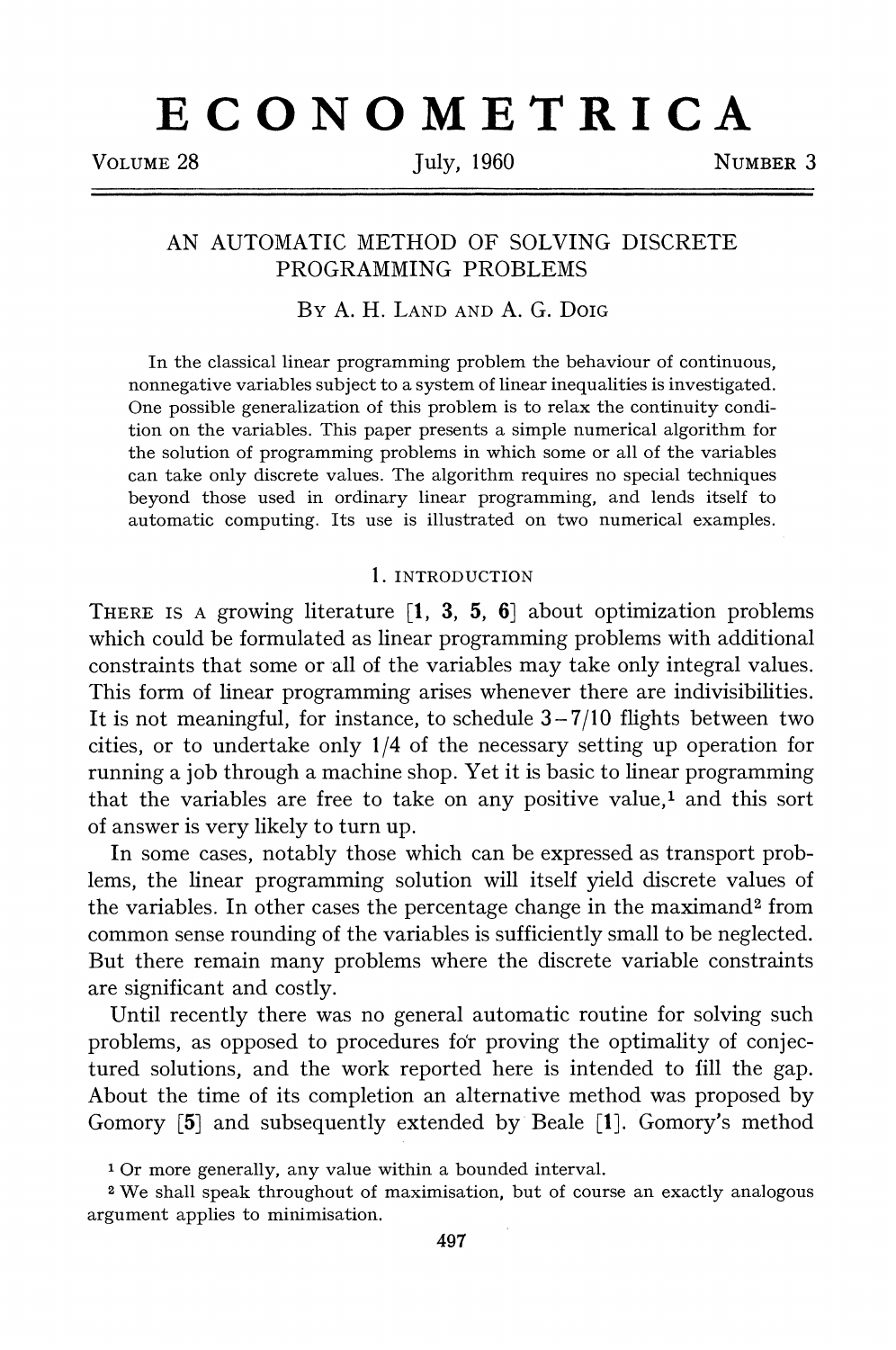is based on the systematic addition of new constraints which are satisfied by a discrete variable solution but not by a continuous variable solution. At present, the published results apply only to problems in which all the variables are discrete, but a generalisation to the mixed case (i.e., in which not all the variables are required to be discrete) is known to exist. The mixed problem has been solved by Beale using a method in which the discrete variables appear as the parameters of a subsidiary linear programme which is expressed entirely in terms of continuous variables; the parameters of this continuous problem are themselves required to satisfy a pure discrete problem for which Gomory's technique may be employed. The method described here applies also to the mixed problem and although we have in fact worked only on a desk computer, we have borne in mind throughout that the algorithm should be susceptible to programming on an electronic computer. It is not suggested that this method should supersede successful ad hoc methods for particular problems. It may, in fact, be chiefly useful for testing the validity of proposed ad hoc methods for new problems.



FIGURE 1

### 2. FORMULATION

The discrete programming problem can be expressed as follows: Maximize

(1)  $c'x + \bar{c}'y = y$ , subject to the constraints

(2)  $Ax + \bar{A}y < b$ ,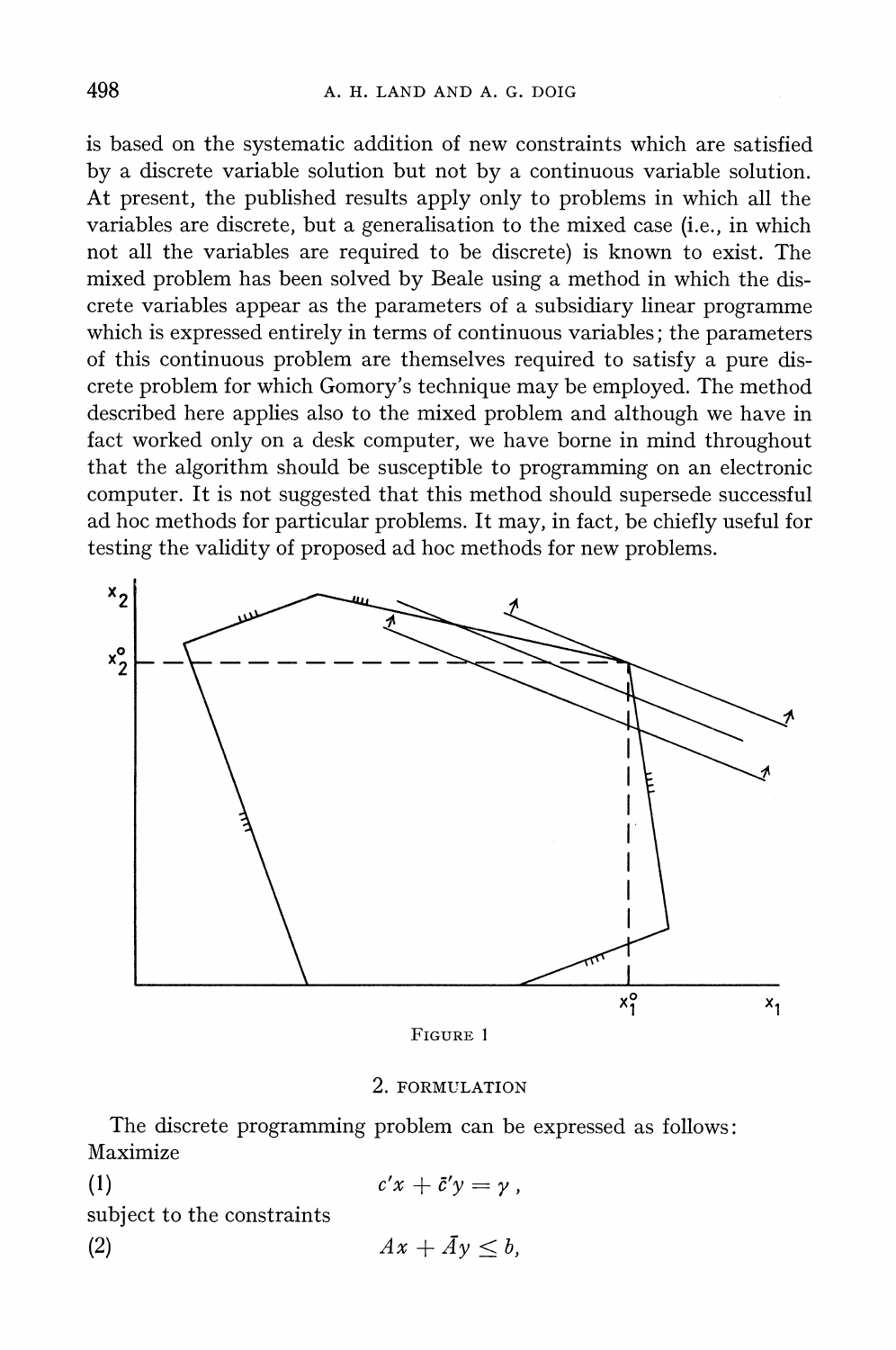(3)  $x$  is a column vector with nonnegative integral components<br>(4)  $y \ge 0$ ,

(4)  $y \ge 0$ ,<br>where  $\gamma$ , the maximand, is a scalar, *b* is a column vector of *m* rows, *c* and *x* are column vectors of  $n_1$  rows,  $\bar{c}$  and  $y$  are column vectors of  $(n-n_1)$  rows, A is a matrix of order  $m \times n_1$ , and  $\bar{A}$  is a matrix of order  $m \times (n-m_1)$ . A feasible solution of the problem is one which satisfies  $(2)$ ,  $(3)$ , and  $(4)$ .

A two variable linear programming problem without discrete variable constraints is illustrated in Figure 1 where it can be seen that the functional (represented by the family of parallel lines) reaches its maximum at  $(x_1^0, x_2^0)$ . The discrete variable constraints limit the set of feasible solutions to points within the original set for which both coordinates are integers; in Figure 2



the complete set of feasible solutions to the discrete programming problem consists of the eleven points which have been circled. It is easy to see in this two dimensional case that the maximum solution is  $x_1 = 2$ ,  $x_2 = 3$ . The procedure for arriving at this conclusion could be described as "pushing down the functional line until it meets an integral point." The algorithm to be described here is the generalisation of this procedure to many dimensions.

### 3. DESCRIPTION OF THE METHOD

As the set of feasible solutions to the discrete variable problem is not convex, any method which examines merely the immediate neighbourhood of a proposed solution can prove the existence only of a local optimum. The method used here makes systematic parallel shifts in the functional hyperplane in the direction of a reduction of the maximand, until a point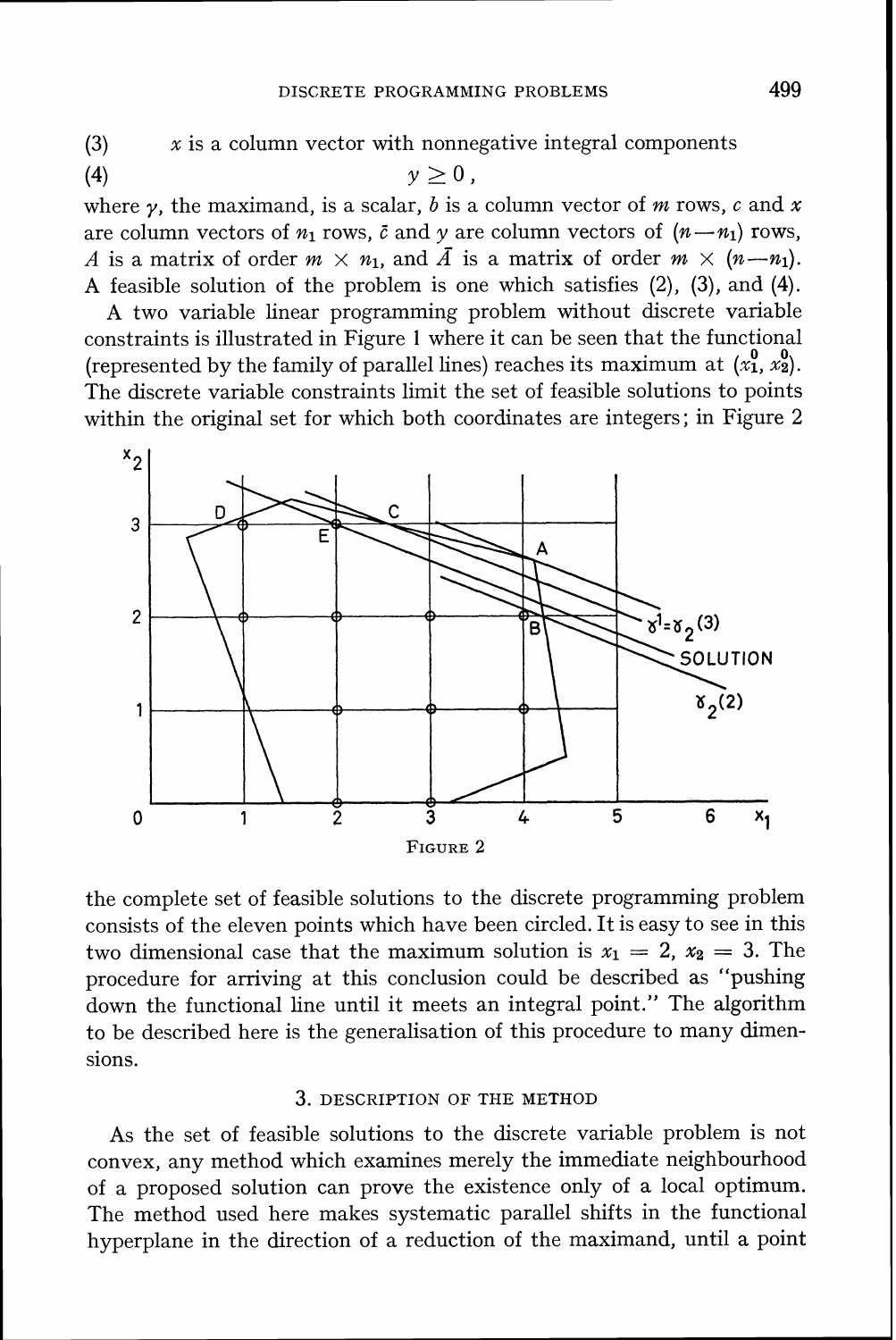within the ordinary linear programming set is found which has integral coordinates in the specified  $(x \text{ variable})$  dimensions. This is obvious in principle but cannot be so readily done in practice as one does not have the faculty of "seeing" a hyperplane in  $n$ -dimensional space in order to determine if it contains a point whose x coordinates are all integers. Numerical methods can only examine one point at a time. Rules must therefore be devised to switch attention from one region of the falling functional hyperplane to another to ensure that no integer point has been passed.

In other words an upper bound to the functional  $\nu^0$ , is first obtained by solving the ordinary linear programming problem without the discrete variable constraints, and then successively more restrictive upper bounds,  $y^1, y^2, \ldots, y^k$ , are found. If the upper bound of the functional at any stage is  $y^k$ , then it has been proved that there is no discrete variable solution with a higher value of the maximand than  $\gamma^k$ .

Consider the convex set of solutions of an ordinary linear programming problem, such as might be represented for a two-dimensional case by Figure 2. Any feasible value of the maximand, say  $\gamma^k$ , is uniquely associated with a definite position of the functional hyperplane which in general cuts through the n-dimensional convex set, and in the special case of the optimum value just touches the convex set. The intersection of the hyperplane with the



original convex set is itself a convex set of  $n-1$  dimensions. For example, Figure **3** represents such an intersection with a three-dimensional set.

The points  $x_1$ ,  $x_2$ , and  $x_3$  are the intercepts of the hyperplane on the 3 axes respectively and the shaded area represents the convex set which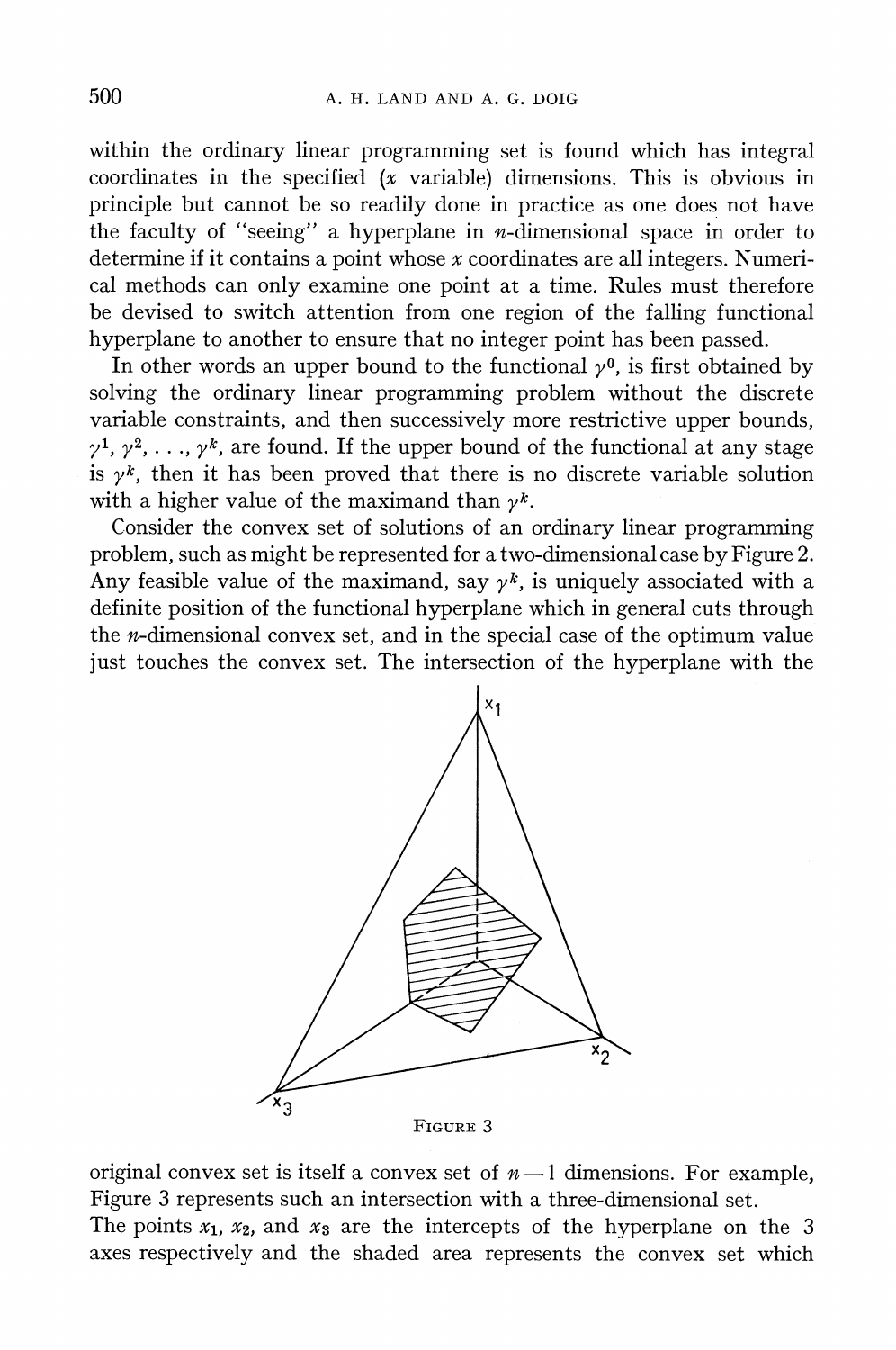lies within the constraints of the ordinary linear programming problem.

In such an  $(n-1)$ -dimensional set there would be a minimum and a maximum value for each variable as shown in Figure 4.



FIGURE 4

If  $\gamma^k = \gamma^0$ , i.e., if the functional hyperplane is that associated with the optimum solution of the ordinary linear programming problem, this convex set would normally consist of a single point (unless there were multiple optimum solutions). It is still true to say, however, that for every value of the maximand (position of the functional hyperplane) there is a minimum and a maximum value (which may coincide) for each  $x$  variable, consistent with the ordinary linear programming constraints.

Knowing for a particular value of  $\gamma$  the minimum and maximum value for each variable one knows also whether there is a possible integer value of each variable for that position of the hyperplane. If there is not at least one possible integer value for every x-variable, then one can say immediately that there is no solution to the problem at that value of the maximand. Unfortunately the converse is not true. The fact that each  $x$  variable takes an integer value at some point or points within the set is not a sufficient condition for there being an *intersection* of these integral coordinates within the set, and hence a feasible solution.

Since there is a unique minimum and maximum value for any variable  $x_k$  at a particular value of  $\gamma$ , it follows that one can define two functional relationships, min  $x_k$  and max  $x_k$ , between  $x_k$  and the falling functional hyperplane (value of  $\gamma$ ). The connection between these two functions and the fundamental problem may be demonstrated by means of the following system of inequalities :

(1')  $c'x + \bar{c}'y - y = 0,$ <br>(2)  $4x + \bar{d}y - y = 0,$ 

$$
Ax + Ay \leq b,
$$

- (3')  $x \geq 0$ ,
- (4)  $y \ge 0,$ <br>
(5)  $y \ge 0,$ <br>  $\gamma \ge 0,$ 
	-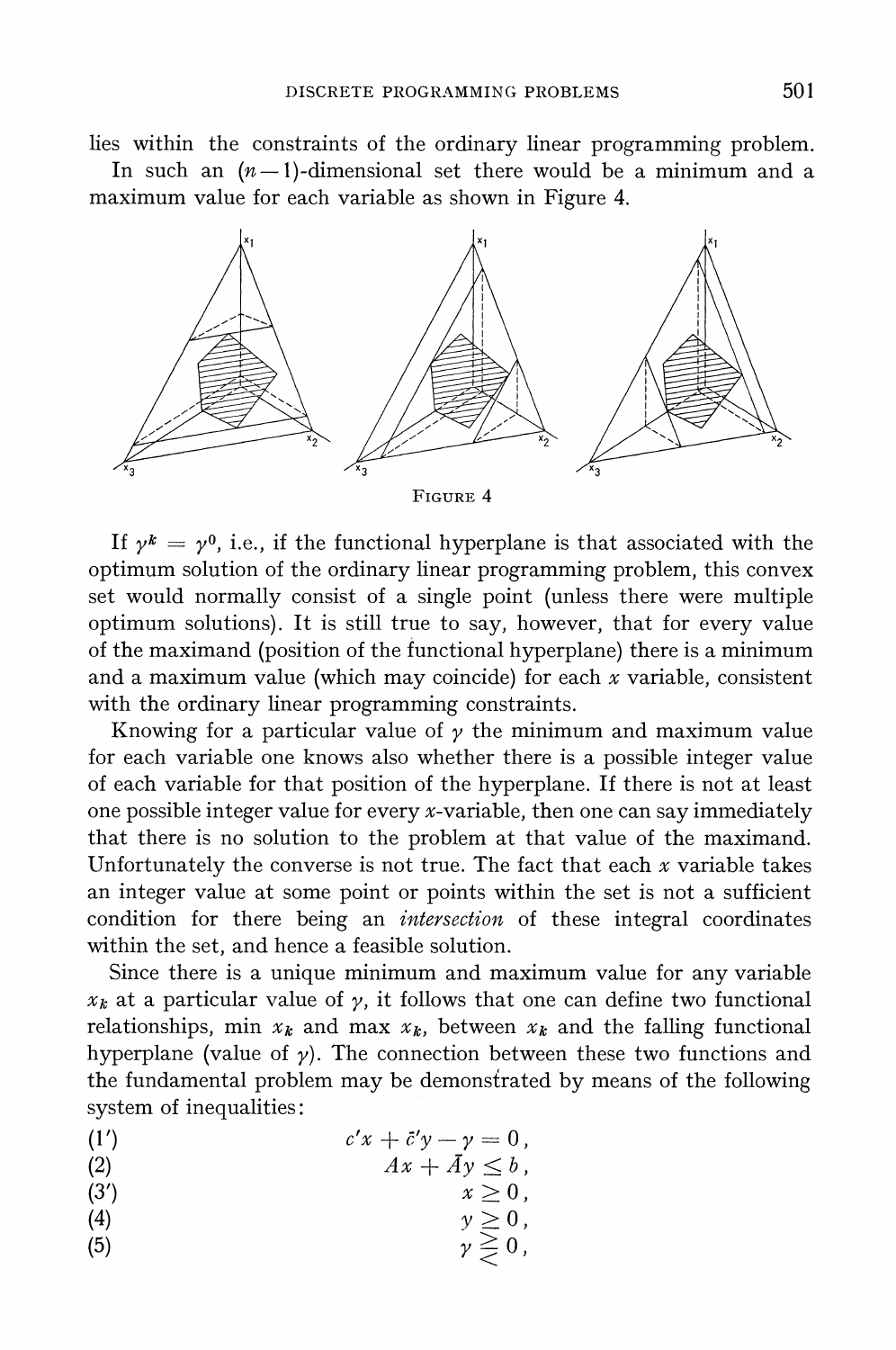This system defines a convex polyhedral set in  $(n + 1)$ -dimensional space and since the plane projection of a convex set is convex, the projection of this set onto the  $(x_k, y)$  plane will yield a convex polygon whose upper (lower) boundary is a concave (convex) function of the abscissa. One such polygon is shown in Figure 5.



The value  $\nu^0$  which  $\nu$  takes at the highest point of the polygon is the maximum value  $\gamma$  can take subject to the given inequality system. This is equivalent to saying that  $\gamma^0$  is the optimal value of the functional  $\gamma$  in a linear programming problem with constraints  $(2)$ ,  $(3')$ , and  $(4)$ . Further,  $x_k$  takes the value  $x_k^0$  in this solution (if  $x_k$  were not in the optimum basis, the peak of the polygon would lie on the  $\gamma$  axis). The boundary of the polygon consists of the functions<sup>3</sup> min  $x_k$  and max  $x_k$ . These functions could be calculated by solving the two families of linear programming problems defined by  $(1')$ ,  $(2)$ ,  $(3')$ ,  $(4)$ , and  $(5)$  with functionals "minimize  $x_k$ " and

In a minimization problem, we are interested in the **lower** boundary of the polygon; if all coefficients of A,  $\bar{A}$  and b are nonnegative, the point  $(x_k^0, y^0)$  is at infinity and the polygon is unbounded; in this case, the functions min  $x_k$  and max  $x_k$  are monotonic,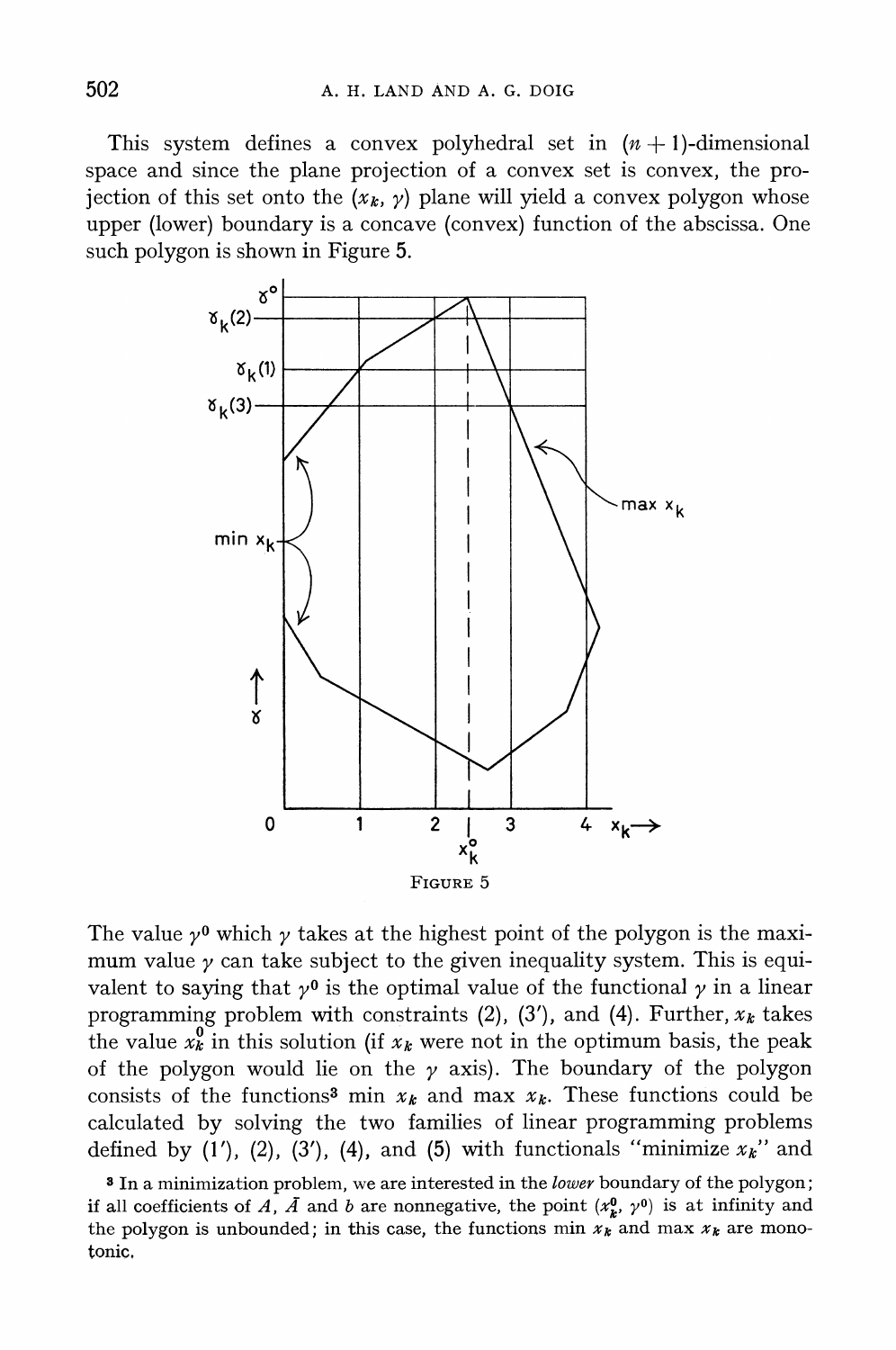*III,*  $x_k$ *, iii* for all possible values of  $\gamma$  using straightforward parametric linear programming [4, 7, **81.** A two-dimensional polygon of this type could be determined for every *x* variable of the original discrete problem.

In Figure 5,  $x_k^0$  lies between the values 2 and 3. If min  $x_k$  and max  $x_k$ are traced out by reducing  $\gamma$  from  $\gamma^0$  until an integer value of  $x_k$  is first encountered on each, the two values  $\gamma_k(2)$  and  $\gamma_k(3)$  on Figure 5 are obtained. This is equivalent to examining the path traced out by two specific corners of the intersection of the functional hyperplane with the convex set of feasible solutions when that hyperplane is systematically pushed back from its maximum position,  $\gamma^0$ . It may be said of  $\gamma_k(2)$  that it is an upper bound on the maximand since at no higher value of  $\gamma$  can  $x_k$  take an integer value.

The solution of the discrete programming problem will be developed by the systematic use of this argument. For convenience of exposition, we define a set of subsidiary problems, *P(j),*as follows:

*P(i)*: Maximize  $\gamma$  subject to constraints (2), (3'), and (4) above, and the additional constraints that  $j$  of the  $x$  variables be nonnegative integers  $(j = 0, 1, 2, \ldots, n_1).$ 

Let  $S_j$  be the set of all feasible solutions to problems of type  $P(j)$  and let  $\overline{S}$  be the set of nonfeasible solutions to any problem of type  $P(j)$ . The particular problem in which, for example,  $x_2$  and  $x_4$  are constrained to be nonnegative integers, will be written *P(2; 2,4).* and the set of its feasible solutions is written  $S_2(2,4)$ . In this notation, the required solution is the element of  $S_{n_1}$  for which  $\gamma$  is maximized. The  $\gamma$  value of this solution is bounded above by the maximum value of  $\gamma$  over the set  $S_{n_{1}-1}$  which is itself bounded by the maximum value of  $\gamma$  over  $S_{n,-2}$ , etc. The ultimate upper bound reached in this manner is  $\gamma^0$ , the maximum value of  $\gamma$  over  $S_0$ .

The solution will be constructed in the form of a tree graph whose vertices are elements either of one of the sets  $S_j$ ,  $j = 0,1,2, \ldots, n_1$ , or of the set  $\overline{S}$ . The steps of this construction are:

*Step* 0. The first vertex of the tree is the optimum solution of  $P(0)$ , which is now given the *label*  $\gamma^0$ . If this solution also satisfies  $P(n_1)$ , it is the required solution.

*Step* 1. If  $\gamma^0$  is not the required solution then, according to the rules given below, an arc is drawn to each of two points in  $S_1$  (or, possibly, in  $\overline{S}$ ).  $\gamma$  is evaluated at these points if they are in  $S_1$ , but the  $\gamma$  value of a point in  $\overline{S}$ need never be calculated.

*Step 2.* If vertices  $\gamma^0$ ,  $\gamma^1$ ,  $\gamma^2$ , ...,  $\gamma^{k-1}$ , have already been labelled, the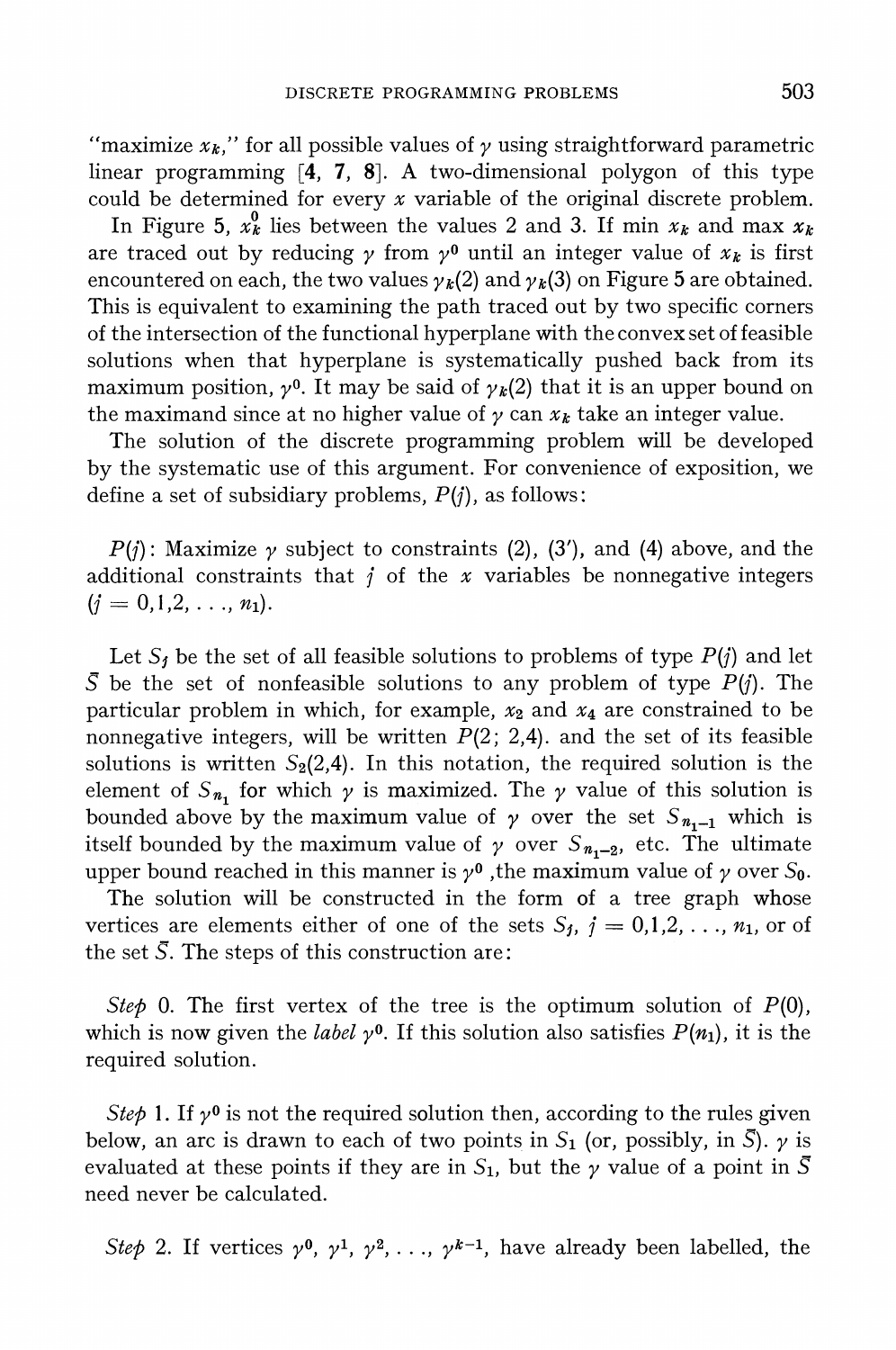highest (according to the value of  $\gamma$ ) unlabelled vertex not in *S* is given the label  $\nu^k$ .

Step 3. The final solution has been reached when for the first time a labelled vertex is an element of  $S_{n_i}$ ; this occurs as soon as all the x variables of a solution are nonnegative integers. If  $\gamma^k$  is not such a solution, suppose it to be an element of  $S_i$ . A new arc is drawn originating at the (labelled) vertex immediately above  $\gamma^k$  (this is not necessarily  $\gamma^{k-1}$ ) and terminating at a point in the same subset of solutions  $(S_i)$  as  $\gamma^k$  or in  $\overline{S}$ . If this new vertex is in  $S_j$ , its  $\gamma$  value is necessarily less than or equal to  $\gamma^k$ .

Step 4. Two arcs are drawn from  $\gamma^k$  to points in  $S_{j+1}$  or in  $\bar{S}$ . Again, if these points are in  $S_{j+1}$ , their  $\gamma$  values are less than or equal to  $\gamma^k$ . The last two steps add three new arcs and vertices to the tree. Return to Step 2.

The labelled vertices form a sequence of nonincreasing upper bounds on the  $\gamma$  value of the final solution. In addition, the  $\gamma$  value of an unlabelled vertex of a set  $S_j$  cannot exceed that of a labelled vertex and therefore, at the time that it is labelled,  $\gamma^k$  is the greatest current upper bound on the optimal value of  $\gamma$ . Thus, provided the method used to add arcs and vertices to the graph covers all possibilities, the algorithm must lead to the optimum solution of  $P(n_1)$ , provided such a solution exists.

Rules *for* adding arcs and vertices. At Step 0, the tree consists of the single labelled vertex  $\gamma^0$  which is an element of  $S_0$ .

The decision is now made that  $x_r$ , which is in the basis at  $\gamma^0$ , is to be constrained to nonnegative integral values, i.e., attention is focused on the problem  $P(1; r)$ . Let  $x_r = x_r^0$  at  $\gamma^0$ . The functions min  $x_r$  and max  $x_r$ are traced as far as the points  $([x_r^0], y_{rm})$  and  $([x_r^0] + 1, y_{rm})$  respectively, where :

 $[x_r^0]$  is the greatest integer less than or equal to  $x_r^0$ ,

 $\gamma_{rm}$  is the maximum value of  $\gamma$  subject to  $P(0)$  and the condition  $x_r = [x_r^0]$ , and

 $\gamma_{rM}$  is the maximum value of  $\gamma$  subject to  $P(0)$  and the condition  $x_r = [x_r^0] + 1.$ 

The vertices  $\gamma_{rm}$  and  $\gamma_{rm}$ , if they exist, are elements of  $S_1$ . It is seen, however, that both of them may be evaluated by solving a standard linear programming problem in  $(n - 1)$  variables. If one of these problems, linear programming problem in  $(n - 1)$  variables. If one of these problems,<br>say "maximize  $\gamma$ , subject to  $P(0)$  and to  $x_r = [x_r^0]$ " is not feasible,  $\gamma_{rm}$ does not exist and a vertex is added to  $\overline{S}$  instead. This implies that  $S_1$  does not contain an element for which  $x_r = [x_r^0]$ , which in turn implies that only values of  $x_r$  which satisfy  $x_r \geq [x_r^0] + 1$  need be considered in developing the tree. If neither  $\gamma_{rm}$  nor  $\gamma_{rm}$  exist,  $x_r$  cannot be constrained to an integral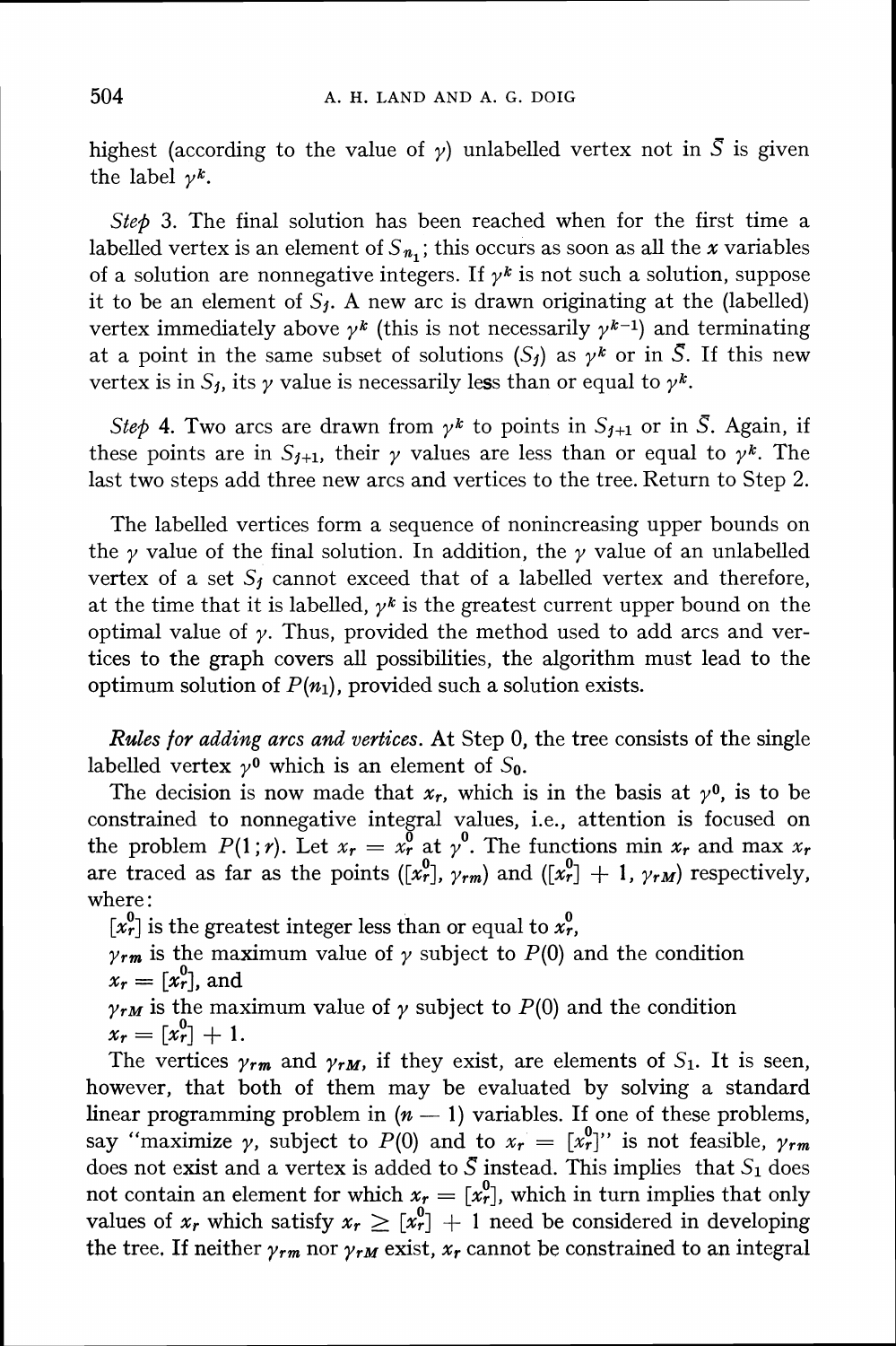value and the problem possesses no feasible solution. We have now added the two arcs and vertices of Step *1.* 

From Step 2,  $\gamma^1 = \max (\gamma_{rm}, \gamma_{rM})$ . In calculating  $\gamma_{rm}$  and  $\gamma_{rM}$ , we have in effect examined every value of  $\gamma$  between  $\gamma^0$  and  $\gamma^1$ , and have shown that  $\gamma^1$  is the maximum value of  $\gamma$  which is compatible with an integral value of  $x_r$ . Suppose  $x_r = v$  at  $y^1$ . This equation is added to the problem as a new constraint which applies to any branch of the tree which can be traced back to  $\gamma^1$ . The variable  $x_r$  is dropped from the calculations, thus reducing the dimensions of the set of solutions being explored to  $(n - 1)$ , and each boundary value  $b_i$  is reduced by an amount  $a_{ir}v$ . This new constraint is certainly valid with respect to solutions of  $P(1; r)$  over the range of values of  $\gamma$  for which the only permissible integer value of  $x_r$  is  $v$ . The upper end of this range is  $\gamma^1$  and, since the upper boundary of the polygon of Figure 5 is a concave function of the abscissa, the lower end must be one of  $\gamma_r(v-1)$  and  $\gamma_r(v+1)$ . The larger of these two is the second best solution of  $P(1; \gamma)$ .<sup>4</sup> One of the neighbouring values is already known (it is min  $(\gamma_{rm}, \gamma_{rm})$  and an upper bound to the other can be found by extrapolating the appropriate function of  $x_r$ <sup>5</sup> If this upper bound exceeds the other neighbouring value, the corresponding  $\gamma$  value should be determined exactly. The arc and vertex of Step *3* have now been added to the tree.

To illustrate the argument, consider the two-dimensional problem shown in Figure *2.* 

*Step 0.* The solution at *A* provides the first vertex of the tree,  $\gamma^0$ .

*Step* 1. The variable  $x_2$  is selected and the points B ( $x_2 = 2$ ,  $y = y_2$ m =  $\gamma_2(2)$  and *C* ( $x_2 = 3$ ,  $\gamma = \gamma_2M = \gamma_2(3)$ ) are determined.

*Step* 2.  $\gamma^1 = \gamma_{2M}$  for which  $v = 3$ .

*Step* 3.  $\gamma^1$  is not the final solution. Since  $x_2 = 4$  lies entirely outside the convex set  $S_0$ ,  $\gamma_2(4)$  is in  $\overline{S}$ . The only possible integral value of  $x_2$  for all values of *y* satisfying  $\gamma_2(2) < \gamma \leq \gamma_2(3)$  is  $x_2 = 3$ ; this constraint is valid for the line segment CD which is a one-dimensional subset of the set of feasible solutions to *P(0).* 

4 Should it happen that, for example,  $\gamma_r(v-1) = \gamma^1$ ,  $\gamma_r(v-2)$  must be determined, and this step down of the integral argument of  $\gamma_r$  is continued until a value of  $\gamma_r(v-w)$ ,  $(1 \le w \le v)$ , is strictly less than  $\gamma^1$ , or until a minimum integral value of  $x_r$  consistent with the ordinary linear programming constraints is reached. A parallel calculation will be needed for each integer value of  $x_r$  for which  $\gamma_r(x_r) = \gamma^1$ .

<sup>5</sup> This procedure is used to calculate  $\gamma$  for  $x_1 = 0$  in Appendix 1.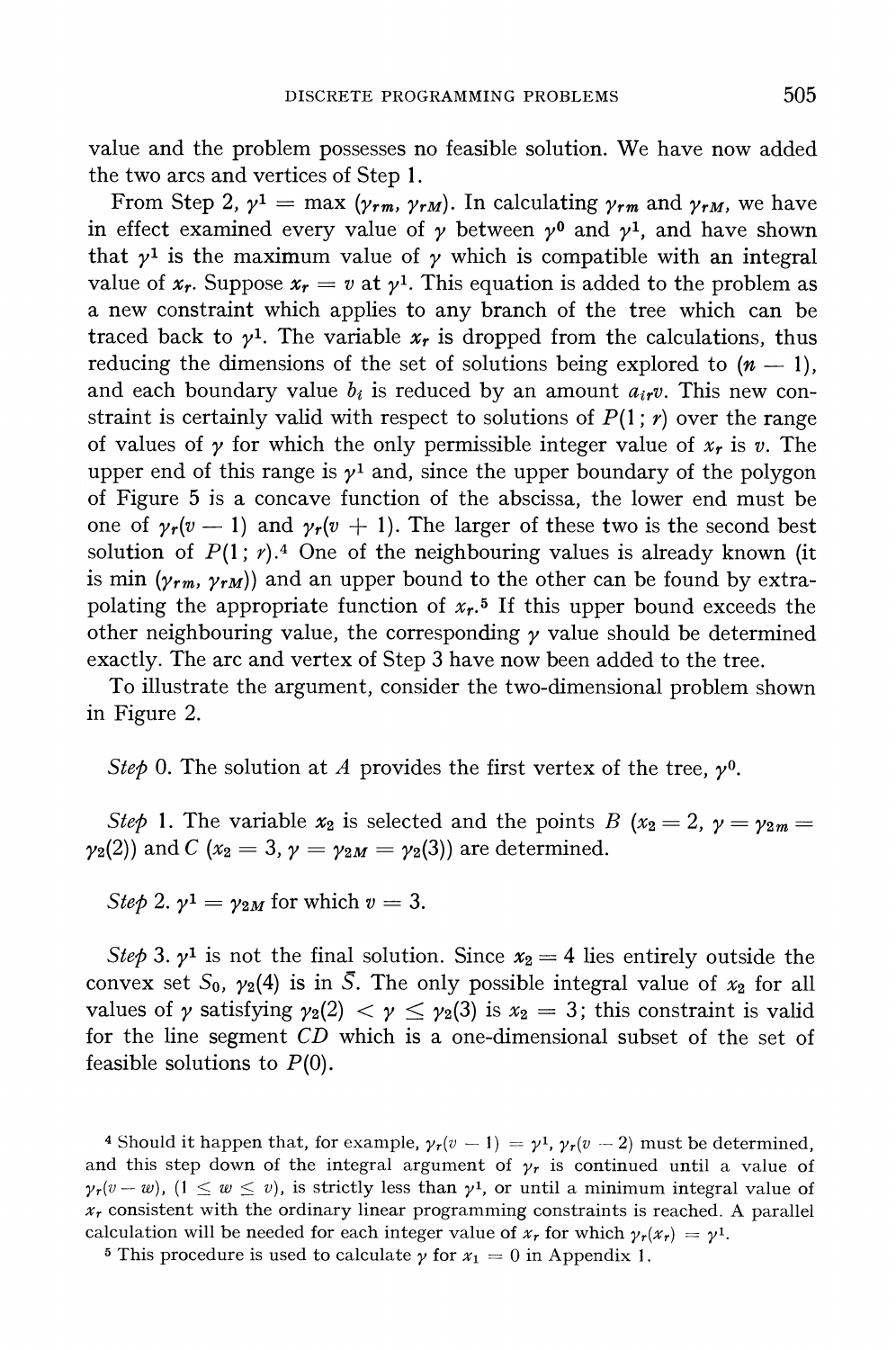*Step* 4,  $x_1$  is now constrained to integral values. One of the new vertices  $(y_{1m})$  is in  $S_2$  and the other is in  $\overline{S}$ .

*Step 2.*  $\gamma^2 = \gamma_{1m} > \gamma_{2M}$ .

*Step* 3.  $\gamma^2$  is an element of  $S_2$ ; therefore the point E, corresponding to  $\gamma^2$ is the required solution. At this point ,  $x_1 = 2$ ,  $x_2 = 3$ .

Clearly at any stage of the solution, the only *x* variables which may be violating the discrete constraints are those in the current basis. Therefore, by successively constraining each such variable in the manner described above, either a feasible solution of  $P(n_1)$  will be found or else it will be shown that no such solution exists.

In the general case, the first upper bound on the functional,  $\gamma^0$ , is the optimum solution to  $P(0)$ . The second upper bound is  $\gamma^1 \leq \gamma^0$ ;  $\gamma^1$  is the optimum solution to  $P(1; r)$ . This second upper bound could have been sharpened by finding the optimum solution to all problems of type  $P(1)$ and selecting the *least* of these as  $\gamma$ <sup>1</sup>. Just as in the simplex method, however, it is not normally useful to determine which basis change yields the greatest increase in the functional, in this analysis it is usually more economical of computing effort to trace the min and max functions of one variable only at each stage. The criteria for selecting the appropriate variable are discussed in the appendices.

If  $\gamma^1$  is not a solution to  $P(n_1)$ , a new x variable is chosen from those in the basis at  $\gamma^1$ . Step 4 consists of tracing the max and min functions of this variable to the nearest integer values respectively above and below its value at  $\nu^1$ . This adds two new vertices to the tree, and, from Step 2,  $y^2$  is the maximum value of  $y$  taken over these and the neighbouring values  $\gamma_r(v-1)$  and  $\gamma_r(v+1)$  of  $\gamma^1$ . The whole argument can now be repeated with  $\gamma^2$  replacing  $\gamma^1$  as the current upper bound on the optimal value of  $\gamma$ . By continuing this process, a tree is formed each of whose vertices represents a known set of integer constraints  $(y^1)$ , for example, represents  $x_r = v$ . A branch terminates if it reaches a vertex in  $\overline{S}$ . Ultimately, either all branches have terminated in  $\overline{S}$  and the problem has no feasible solution, or else a vertex,  $y^f$  say, is reached for which all  $x$  variables are nonnegative integers. In principle, appropriate constraints are now applied to any *x* variable which has not yet been *constrained* at an integral value, and a vertex  $\gamma^F$ in  $S_{n_1}$  is reached which has the same  $\gamma$  value as the labelled vertex  $\gamma^f$ . Since the labelled vertices are upper bounds on the functional,  $\gamma^F$  must be the required optimal solution.

In practical terms, one would not necessarily stop a block of computations in the middle once the upper bound of  $\gamma$  with the current set of in-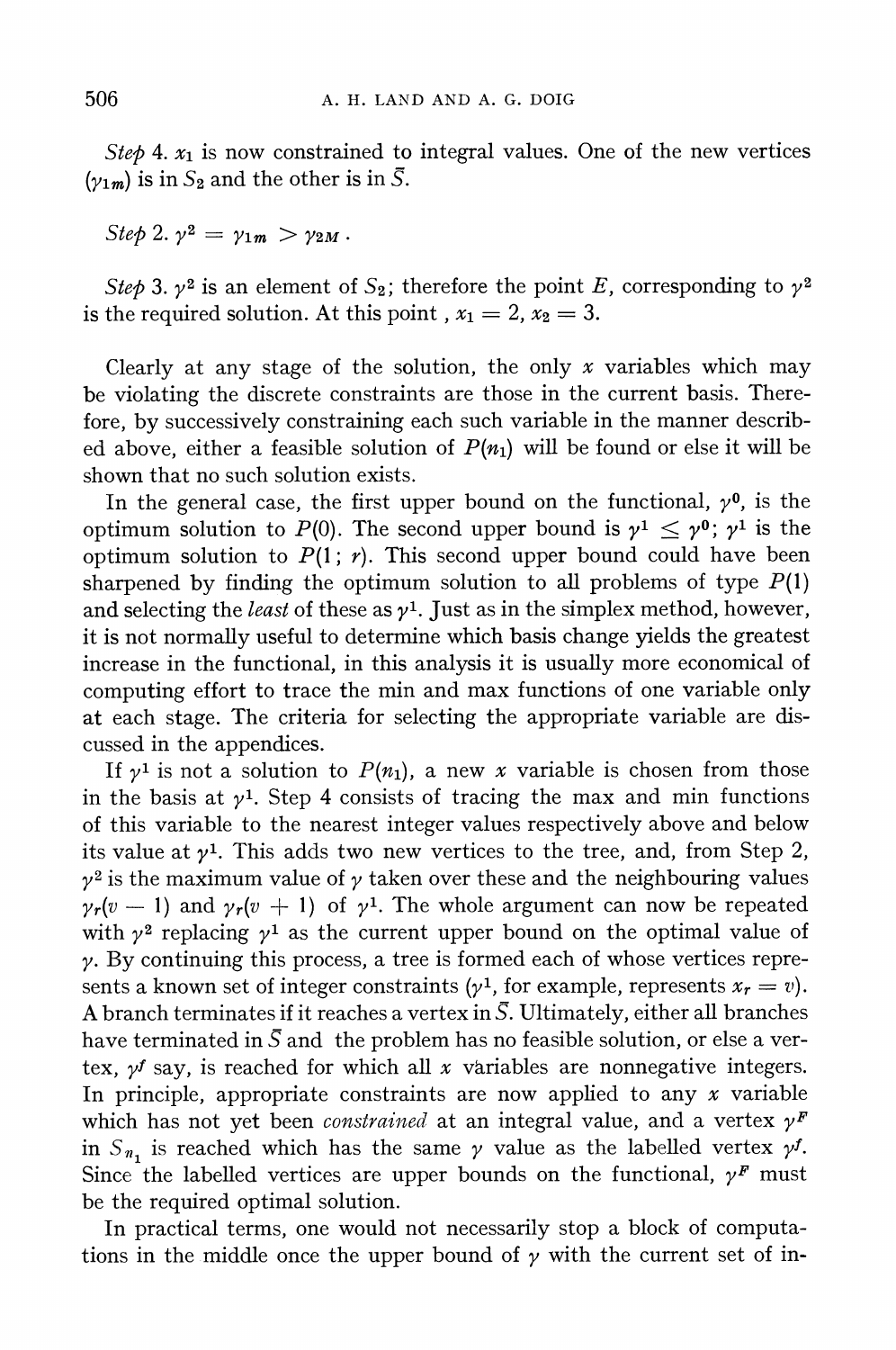tegral constraints had been proved to be lower than some value of  $\gamma$  which is still possible with a different set of constraints, since it may later be necessary to return to that branch. So long as a discrete solution when found is checked to determine that the upper bound of  $\nu$  on every branch of the computation is at least as low as the solution value, the algorithm must yield the maximum solution. In automatic computation, where there is the problem of storing the bases associated with each branch of the tree, the best procedure may be to carry each branch in turn down to some predetermined "cut off" value of  $\gamma$ . Since in many discrete programming problems, it is easy to find a "good" as opposed to an optimum solution, there should be no difficulty in selecting a cut off value sufficiently low to ensure that the tree extends as far as a solution, and hence that the optimum solution has not been excluded from the tree. The cut off value can be raised during the course of the calculation as soon as better discrete solutions are found. Alternatively, if a high cut off value were chosen, the output of the computer could include sufficient information on each branch to enable the calculation to be restarted if no discrete solution were reached above that value.

#### 4. NUMERICAL EXAMPLE

To illustrate the preceding sections, consider the following problem: **<sup>6</sup>** Maximize

$$
\gamma = c'x + \tilde{c}'y
$$

subject to

$$
(2) \t\t b = Px + Qy,
$$

$$
(3) \t x to be a vector of nonnegative integers,
$$

$$
(3') \t\t x \geq 0,
$$

$$
(4) \t\t\t y \geq 0,
$$

where :

$$
x',y' = \begin{bmatrix} x_1 & x_2 & x_3 & y_1 & y_2 & y_3 & y_4 \end{bmatrix}
$$
  
\n
$$
P,Q = \begin{bmatrix} 10.9 & 3.6 & -40.8 & 43.9 & 7.1 & 1 & 0 \\ -86.8 & 32.7 & 24.3 & 13.8 & -12.6 & 0 & 1 \\ 60.9 & 68.9 & 69.0 & -56.9 & 22.5 & 0 & 0 \end{bmatrix} = \begin{bmatrix} 82.3 \\ 77.3 \\ 86.5 \end{bmatrix}
$$
  
\n
$$
c',\bar{c}' = \begin{bmatrix} 77.9 & 76.8 & 89.6 & 97.1 & 31.3 & 0 & 0 \end{bmatrix}
$$

*<sup>6</sup>*Two possible computational routines, one based on the solution of many simple linear programmes and the other on parametric linear programming are given in Appendix 1.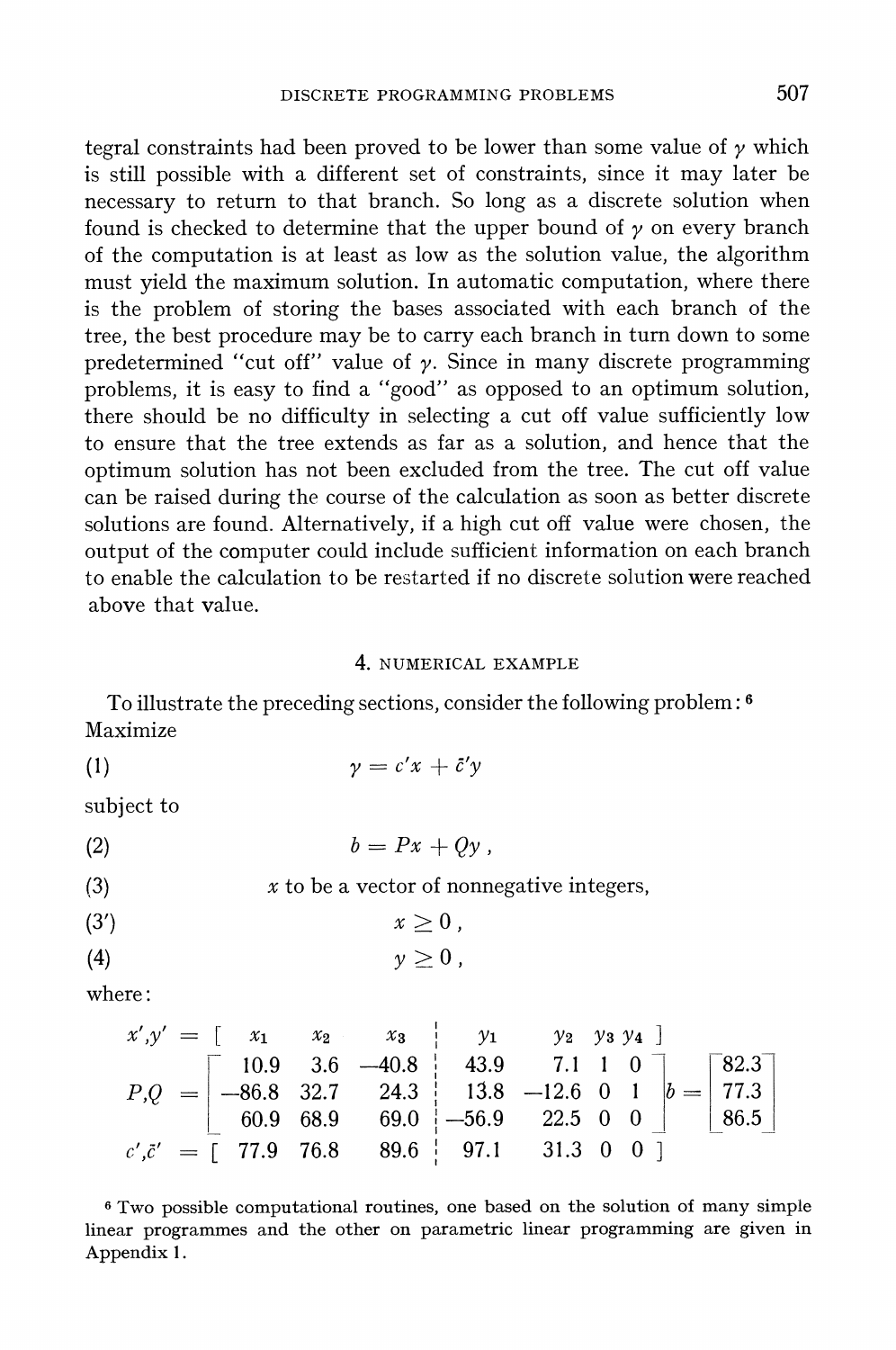The tree corresponding to the sequence of the calculations is given in Figure 6.

*Step* 0. The solution to the problem defined by (1), (2), (3') and (4) is

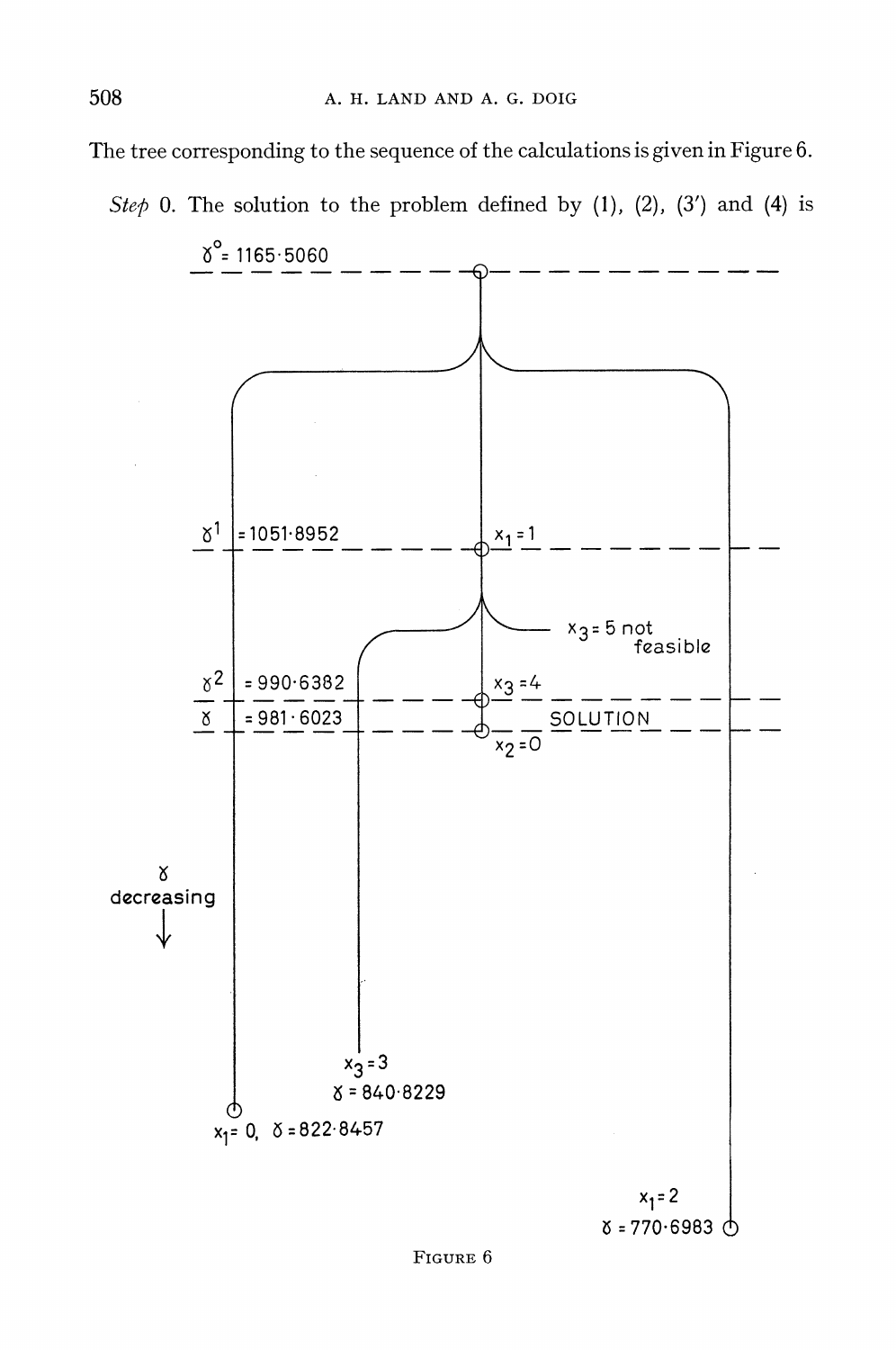used as a starting point to the solution of the complete problem. In this solution

$$
\gamma = \gamma^0 = 1165.5060.7
$$

Step 1. The upper bound of  $\gamma$  and the current solution at the start of this step are

$$
\gamma^0 = 1165.5060\nx_1 = 1.4960\nx_3 = 5.0210\ny_1 = 6.1697.
$$

As  $x_1$  is furthest from an integer value, find the first integer value on the two functions min  $x_1$  and max  $x_1$ .

1.1. Min  $x_1$ . As  $\gamma$  decreases the first integer value of  $x_1$  which is encountered is  $x_1 = 1$  at  $\gamma = 1051.8952$ .

1.2. Max  $x_1$ . The first integer encountered is  $x_1 = 2$  at  $\gamma = 770.6983$ .

Step 2. The greater of these two is  $\gamma = 1051.8952$  at  $x_1 = 1$ , and this is given the label  $\gamma^1$ . To complete this stage it is necessary to know the values of  $\gamma$  for the integers on either side of the one which is to be pursued.<sup>8</sup> Therefore :

Step 3. Min  $x_1$  is continued as far as its second integer value,  $x_1 = 0$ , at  $\nu = 822.8457$ .

These three values for  $\gamma$  are recorded in a list of values of  $\gamma$  which will be pursued in their order of magnitude from the highest down. Thus, at the beginning of each Step 2, one value will be taken from the list and at the end of Steps 3 and 4, three (lower) values will have been added to it. The computation is complete when all  $\gamma$  values remaining on the list are lower than  $a \gamma$  value associated with an integer solution. At this stage, the list is:

|           |         | obtained in step |
|-----------|---------|------------------|
| 1051.8952 | $\nu^1$ |                  |
| 770.6983  |         |                  |
| 822.8457  |         | 3                |

**<sup>7</sup>**For ease of presentation, the results have been rounded to four decimal places. **<sup>8</sup>**In a larger problem, where several branches have to be pursued, it may be necessary to continue the min or max functions further. E.g., if  $x_1 = 2$ ,  $\gamma = 770.6983$  had to be picked up and explored (there being no integer solution for  $\gamma > 770.6983$ ), it would be necessary to compute  $\gamma$  for  $x_1 = 3$ .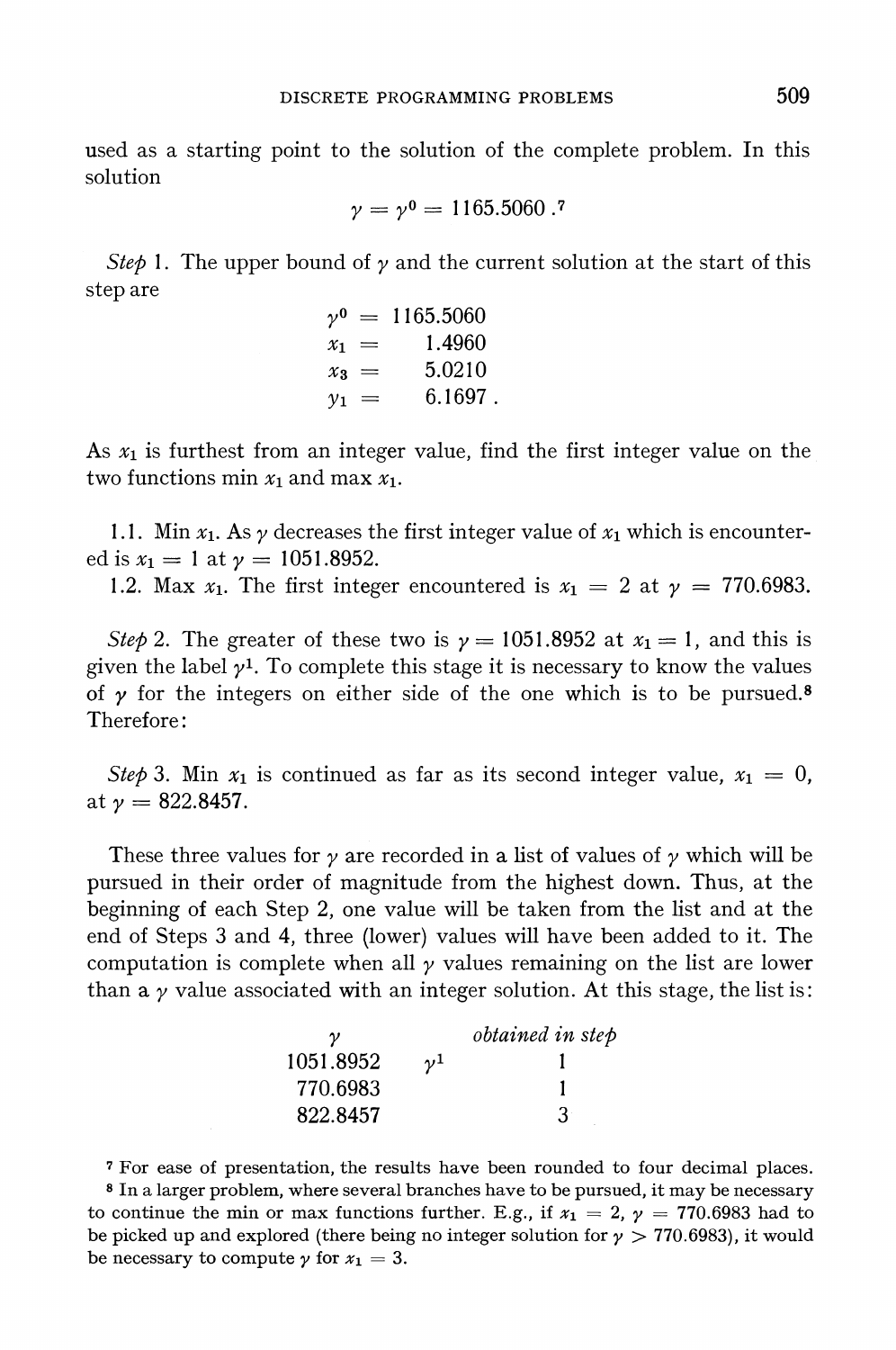The highest value is 1051.8952 which has therefore been labelled  $\gamma^1$  (Step 2). The solution and constraints at this point are :

Constraints :  $x_1 =$ 1. Solution :  $v^1 = 1051.8952$ .  $x_1 = 1$ ,  $x_3 = 4.4089$ ,  $y_1 = 5.4838,$  $v_2 = 1.4851$ .

Step 4. 4.1. Min  $x_3$ . At  $x_3 = 4$ ,  $\gamma = 990.6382$ .

The list of  $\gamma$  values is now: 4.2. Max  $x_3$ . The first integer encountered is  $x_3 = 4$  at  $y = 803.4034$ .

|           |         | obtained in step |
|-----------|---------|------------------|
| 1051.8952 | $\nu^1$ |                  |
| 770.6983  |         |                  |
| 822.8457  |         | З                |
| 990.6382  |         |                  |

Step 2. The highest unlabelled value is 990.6382, which therefore becomes  $\nu^2$ .

Step 3. Carry min  $x_3$  one step further. At  $x_3 = 3$ ,  $\gamma \leq 840.8229$ .<sup>10</sup> The solution and constraints are now:

| Constraints: |             | $x_1 = 1, x_3 = 4$ . |
|--------------|-------------|----------------------|
| Solution:    |             | $v^2 = 990.6382$ ,   |
|              | $x_1 = 1$ . |                      |
|              |             | $x_2 = 0.2768$ ,     |
|              | $x_3 =$     | 4,                   |
|              |             | $v_1 = 5.1513$ ,     |
|              | $y_2 =$     | $1.0507$ .           |

Step 4. 4.1. Min  $x_2$ . At  $x_2 = 0$ ,  $\gamma = 981.6023$ .

4.2. Max  $x_2$ . This is a falling function. I.e.,  $x_2 = 1$  is not feasible, and another point is added to  $\overline{S}$ . Hence we have a solution at:

**9** This apparently anomalous result arises because max  $x_3$  is a falling function of  $\gamma$ . It implies that the point for which  $x_1 = 1$ ,  $x_3 = 5$  lies in  $\overline{S}$  since the problem with these constraints added is infeasible. It also implies that no feasible solution can be found in which  $x_1 = 1$ ,  $x_3 = 4$  and  $\gamma$  is less than 803.4034.

<sup>10</sup> This is an upper bound to the branch value of  $\gamma$  which has been obtained by ignoring the fact that *yz* would be negative at this pornt. The true branch value cannot exceed 840.8229, but it will be determined exactly only if the branch becomes active.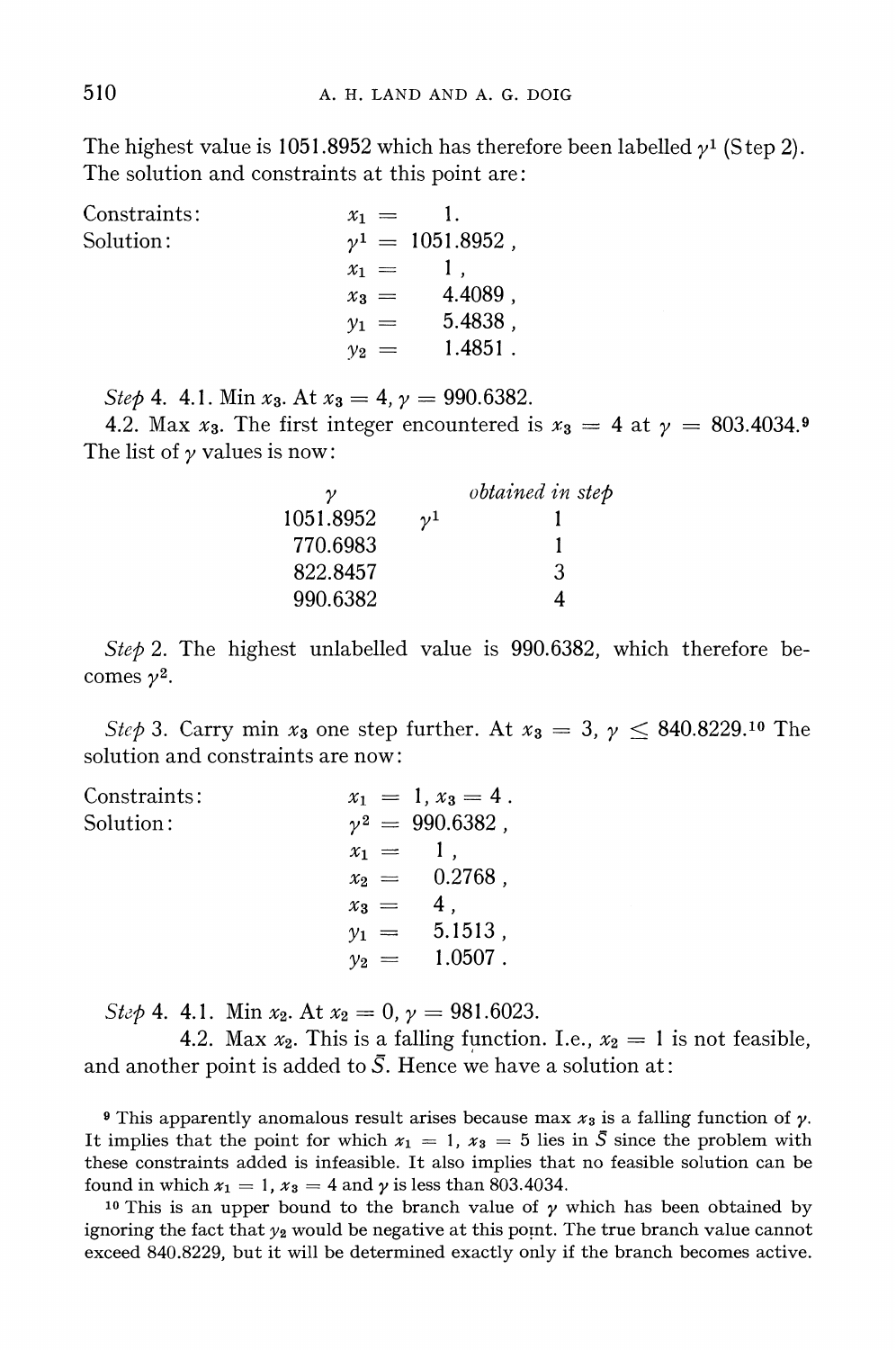$y = 981.6023$  $x_1 =$  $\mathbf{1}$  $\Omega$  $x_2 =$  $x_3 =$  $\overline{4}$  $y_1 = 5.0702$  $v_2 = 1.6930$ .

As this value of  $\gamma$  is higher than any remaining on the list, this is the optimum solution.

#### APPENDIX 1

#### COMPUTATIONAL METHOD

The starting point for both methods described in this appendix is the solution of the linear programming problem described by (I), (2), **(3')** and (4) of Section 4, hereafter referred to as the initial problem. The integer restrictions **(3)** must now be considered. Since the two-dimensional set enclosed by min  $x_k$  and max  $x_k$  in the  $(x_k, y)$ plane is convex it follows that the first points for which  $\gamma$  must be determined are the integers on either side of the (nonintegral) value of one of the  $x$  variables. In principle, the routine will terminate irrespective of the  $x$  variable selected. But the limited experience afforded by the solution of two moderate size problems (Appendix 2) suggests that the criterion for selecting  $x<sub>r</sub>$  has a considerable effect on the amount of computation needed. At first,  $x_r$  was chosen so as to maximize the decrease in  $\gamma$  at each step, which meant that the max and min functions had to be traced out for every  $x$  variable which was still nonintegral. As the calculations proceeded, it appeared that a more economical criterion (from the computational viewpoint) at each step would be to select the  $x$  variable which was furthest from an integer, and this rule was used in the remainder of the work. Another criterion which, however, has not been tested chooses the largest  $x$  variable with the object of making the sum of the constraints as large as possible. In some sense it must be true to say that the greater the sum of the constrained variables at any stage the more restricted is the remaining linear programming problem, and therefore the easier it is to solve.

In the example worked  $\gamma$  was determined for the points:

- 1. intersection of min  $x_1$  with  $x_1 = 1$ ; and
- 2. intersection of max  $x_1$  with  $x_1 = 2$ .

*Method* 1. These two values of  $\gamma$  are found by solving the two linear programmes obtained by adding each of the above integral constraints in turn to the initial problem.

| Additional constraint |           |
|-----------------------|-----------|
| $x_1 = 1$             | 1051.8952 |
| $x_1 = 2$             | 770.6983. |

The remaining points on the tree of Figure 6 can be found similarly. In all, the nine linear programmes which have to be solved are :

1. Constraints  $(2)$ ,  $(3')$  and  $(4)$   $\gamma_0$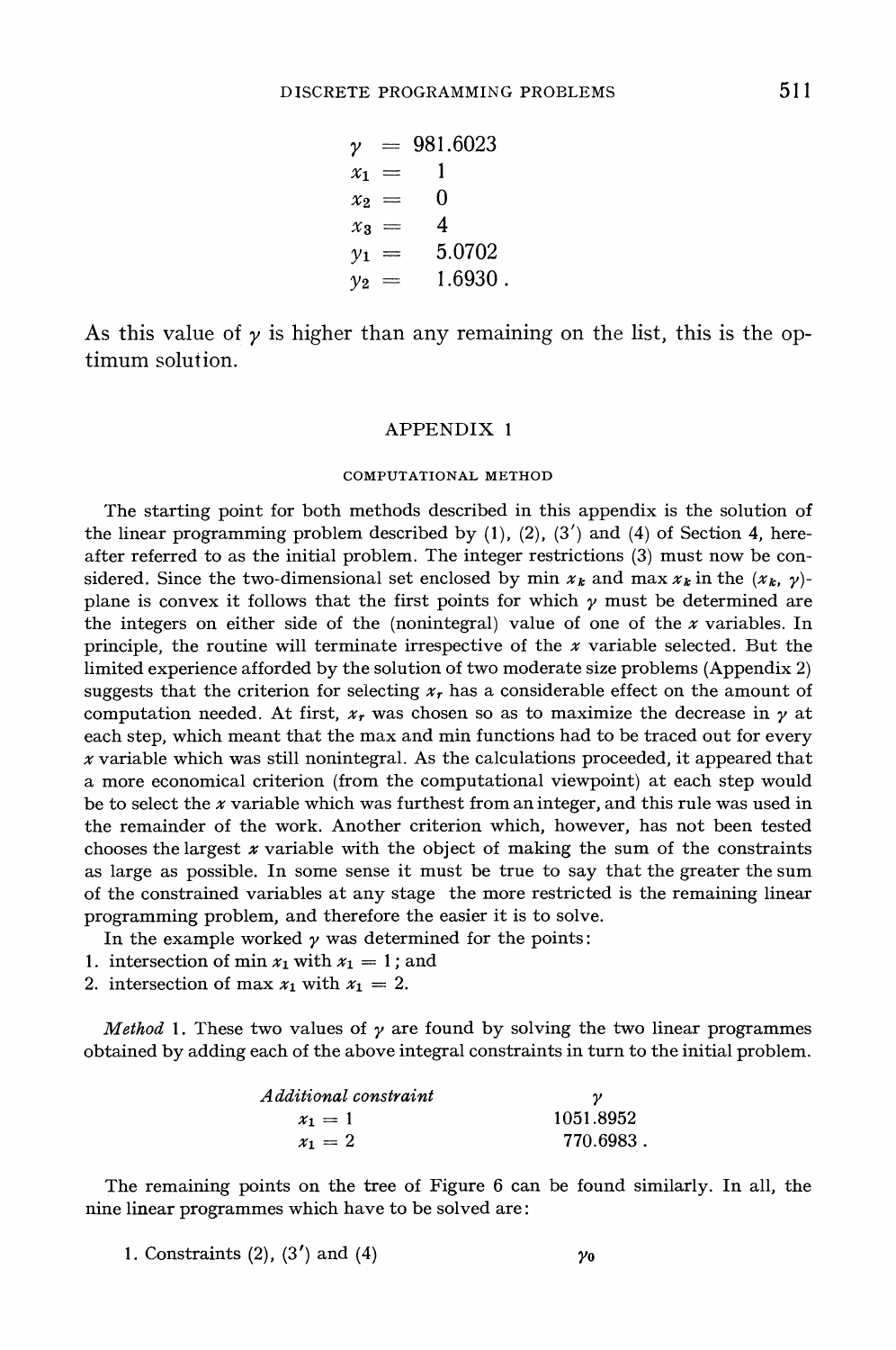2. Constraints (2), (3') and (4) and  $x_1 = 1$   $y_1$ 3. Constraints (2), (3') and (4) and  $x_1 = 2$ 4. Constraints (2), (3<sup>'</sup>) and (4) and  $x_1 = 0$ 5. Constraints (2), (3') and (4) and  $x_1 = 1$ ,  $x_3 = 4$   $y^2$ 6. Constraints (2), (3<sup>'</sup>) and (4) and  $x_1 = 1$ ,  $x_3 = 5$  (not feasible)  $\overline{S}$ **7.** Constraints (2), (3') and (4) and  $x_1 = 1$ ,  $x_3 = 3$ 8. Constraints (2), (3') and (4) and  $x_1 = 1$ ,  $x_3 = 4$ ,  $x_2 = 0$  SOLUTION 9. Constraints (2), (3') and (4) and  $x_1 = 1$ ,  $x_3 = 4$ ,  $x_2 = 1$  (not feasible)  $\overline{S}$ 

The result for programme 6 indicates that max  $x_3$  (with  $x_1 = 1$ ) is a falling function of y. The intersection of max  $x_3$  with  $x_3 = 4$  lies on the lower boundary of the  $(n-2)$ dimensional set of feasible solutions for which  $x_1 = 1$ ,  $x_3 = 4$ . It is represented by the point (4,  $\gamma_u$ ) in Figure 7. Since  $\gamma$  cannot be lowered below this unknown value  $\gamma_u$ ,



whilst still keeping  $x_3$  fixed at 4, the point  $x_1 = 1$ ,  $x_3 = 4$ ,  $y = y_u$  cannot be used as a starting point for exploration. Thus the fact that this method does not evaluate  $\gamma_u$  is irrelevant<sup>11</sup>.

This method has the advantage that it uses only existing standard linear programmingroutines. If the time required to reach a solution is of paramount importance, e.g., for regular computer work or in desk computations, this method is slower than that based on parametric linear programming which is described in Method 2, below.

*Method* 2. The functional hyperplane is introduced as an additional (variable) constraint. This adds an extra row and column to the inverse basis, the entries in which can be easily deduced from the corresponding inverse basis in the initial problem. In the latter, let the first tableau be written in the form:

11 If this value were desired, it could be obtained by *minimizing* y subject to the the restrictions (2), (3') and (4) and the imposed constraints  $x_1 = 1$ ,  $x_3 = 4$ .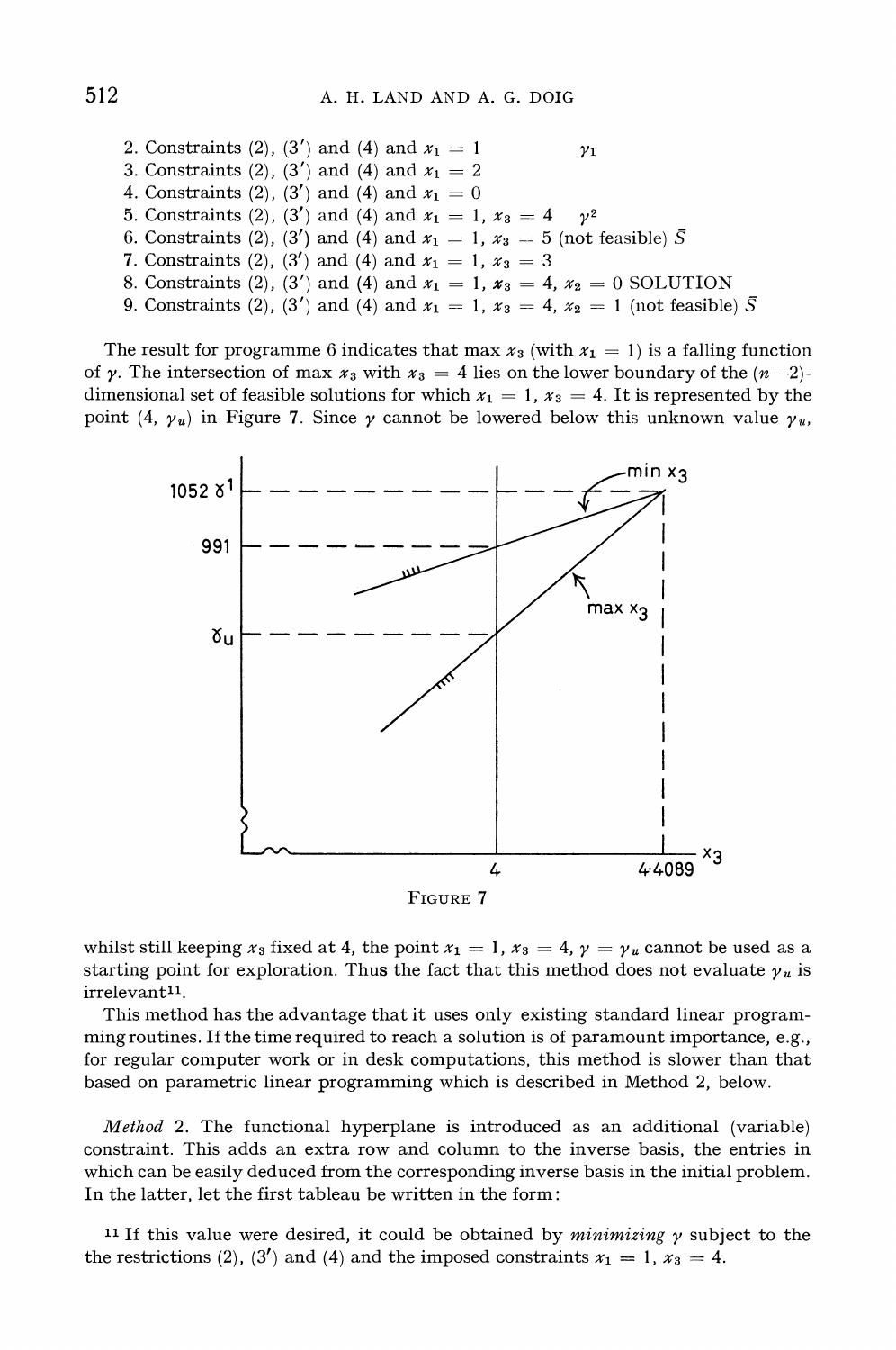(A.1)  
\n
$$
\begin{array}{|c|c|c|}\n\hline\nA & B & I_m \\
\hline\nc'_A & c'_B & 0' \\
\hline\n\end{array}
$$
\nfunctional row

where  $I_m$  is the  $m \times m$  unit matrix, A is a possible basis, and, allowing for the appropriate reordering of the columns :

| $c_B$ |  |  |
|-------|--|--|

If the entire matrix  $(A.1)$  is premultiplied by

| r $A$                                |  |                                                                                                                                         |                                         |
|--------------------------------------|--|-----------------------------------------------------------------------------------------------------------------------------------------|-----------------------------------------|
| $\begin{array}{cc} c'_A \end{array}$ |  | $\begin{bmatrix} 0 \\ -1 \end{bmatrix}^{-1} = \begin{bmatrix} A^{-1} \\ c'_A \end{bmatrix}$<br>$\left\lfloor c'_A A^{-1} \right\rfloor$ | $\begin{bmatrix} 0 \\ -1 \end{bmatrix}$ |

the result is: inverse

basis

| (A.2)          | $1 \, m$ | $A^{-1}B$                            | $A^{-1}$      | $-1b$<br>A     |
|----------------|----------|--------------------------------------|---------------|----------------|
| functional row |          | $\left  c'_{A}A^{-1}B-c'_{B}\right $ | $c'_A A^{-1}$ | $c'_A A^{-1}b$ |

When  $\gamma$  is added as a constraint, the basis corresponding to  $\Lambda$  for the enlarged problem is :

$$
\left[\begin{array}{c|c} A & 0 \\ \hline c'_A & 1 \end{array}\right]
$$

with inverse

(A.3) 
$$
\begin{bmatrix} A^{-1} & 0 \\ -C_{A}A^{-1} & 1 \end{bmatrix}
$$

**A** unit column, with unit entry in the functional row is inserted in **(A.1)**between the inverse basis and the *b* column. The functional row now will have the form of the new constraint if the entry  $c_b$  is put equal to the current value of  $\gamma$ , i.e., if *A* is the current basis for the initial problem,  $c_b = c'_A A^{-1} b$ .

The convex set of feasible solutions to the initial problem is governed by the structure of the first m rows of **(A.**I). In the enlarged problem, the augmented matrix **(A.I)**  plays the same role, and the result of multiplying this by **(A.3)**is: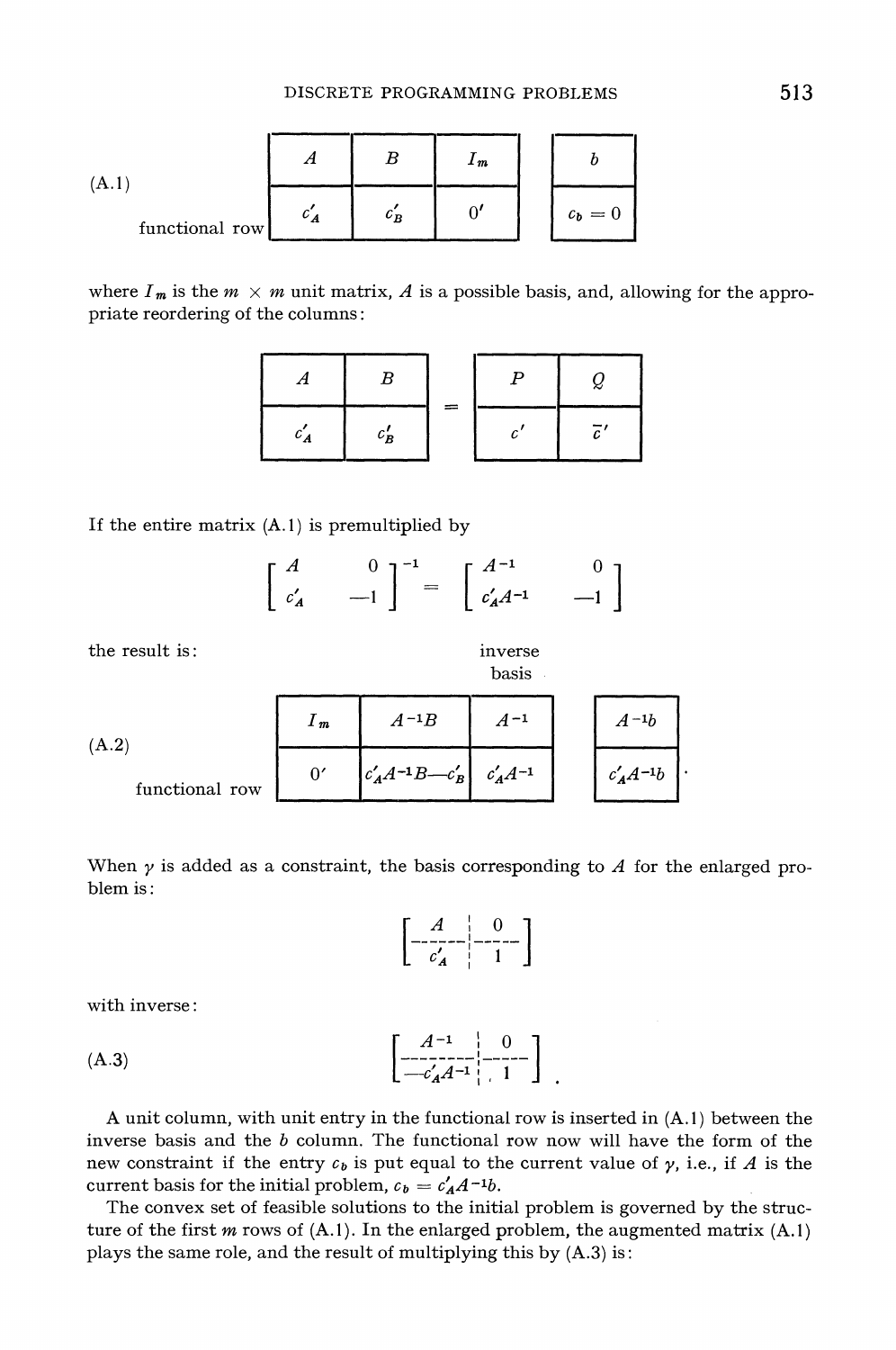|       | $1 \, m$ | $A^{-1}B$                     | $A-1$           |  | $A^{-1}b$ |  |
|-------|----------|-------------------------------|-----------------|--|-----------|--|
| (A.4) |          | $c'_B\!\!-\!\!-c'_A\!A^{-1}B$ | $-c'_{A}A^{-1}$ |  |           |  |

inverse basis

Provided that A yielded a feasible solution to the initial problem, **(A.4)** represents a feasible solution to the enlarged problem for which as yet no functional has been specified. In particular, if  $A$  is an optimal basis for the initial problem, the entries in the bottom row of **(A.4)** which, with the exception of the elements in the last column of the inverse basis and in the  $b$  column, are obtained by multiplying the functional row of  $(A.2)$  by  $-1$ , are all nonpositive.

Throughout the calculation it is necessary to compute only the inverse basis and those rows of the rest of the tableau associated with the variable going out of the basis and with the x variable for which the functions min x and max x are currently being computed. In the larger problems summarised in Appendix 2, this represents a great economy over working with the whole tableau.

In the numerical example, the inverse basis and b column of **(A.4)**at the end of the solution of the initial problem are:

|                 |        | 1 <sub>2</sub> | 1з     | <b>14</b> |        |
|-----------------|--------|----------------|--------|-----------|--------|
| $x_1$           | 0.0125 | $-0.0038$      | 0.0088 |           | 1.4960 |
| $\mathcal{Y}_1$ | 0.0401 | 0.0174         | 0.0176 | 0         | 6.1697 |
| $\mathcal{X}_3$ | 0.0220 | 0.0177         | 0.0213 | 0         | 5.0210 |
| $I_4$           | 6.8468 | $-2.9781$      | 4.2983 |           |        |
|                 |        |                |        |           |        |

Columns  $I_1$  and  $I_2$  of the inverse basis correspond to the real variables  $\gamma_3$  and  $\gamma_4$ , respectively, and at a later stage may enter the basis at a positive level. The remaining two columns correspond to disposal variables on equality constraints and therefore may appear in the basis *only* at zero level.

The next steps in the calculations consist of tracing the functions min  $x$  and max  $x$ by means of parametric programming.

*Min*  $x_1$ *.* In the enlarged problem, let the functional be  $x_1$  and let the aim be to minimize this functional. The  $x_1$  row becomes the functional row and the condition for a minimum will be satisfied if all the relevant elements in this row are negative. It can be seen that this requirement does not apply to columns  $I_3$  and  $I_4$  neither of which is a possible candidate for coming into the basis. The entire  $x_1$  row<sup>12</sup> is calculated by premultiplying the matrix

$$
\begin{bmatrix} P & Q \\ c' & \tilde{c}' \end{bmatrix}
$$

12 Note that elements outside the inverse basis are not required to a very high degree of accuracy-only sufficient to enable a clear choice of a new basic variable to be made by the ratio rule given below. The only exception is the column corresponding to the new vector to be brought in when a change of basis has to be made, all the elements of which must be calculated to the same degree of accuracy as the inverse.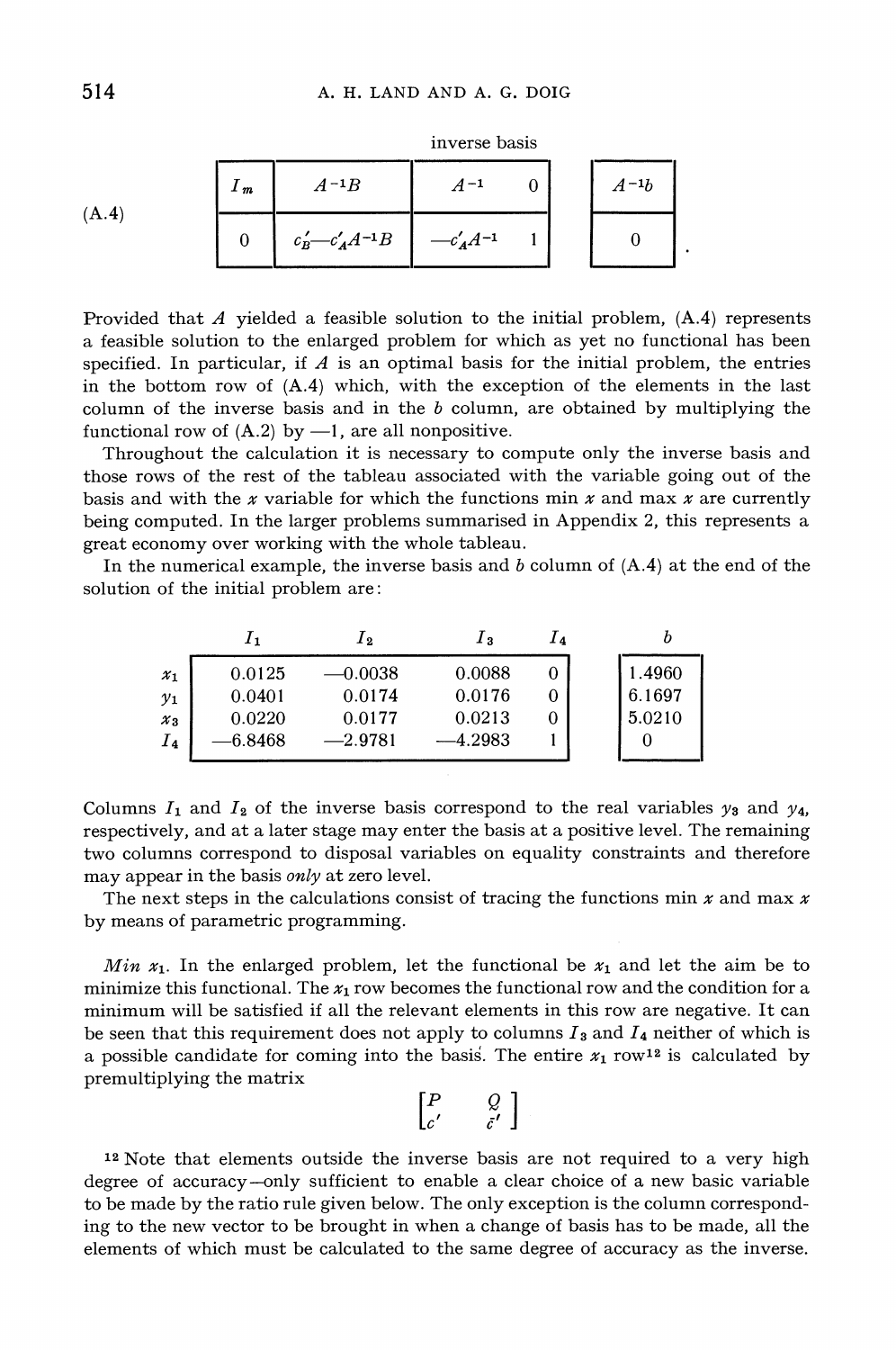by the  $x_1$  row vector of the inverse

to give

|                 | [0.0125]    |                 |       | $-0.0038$ $0.0088$ | -01          |              |
|-----------------|-------------|-----------------|-------|--------------------|--------------|--------------|
| $\mathcal{X}_1$ | $\chi_{2}$  | $\mathcal{X}_3$ | $v_1$ | $v_{2}$            | $y_3 (=I_1)$ | $y_4(=I_2)$  |
| $\Box$          | $0.524$ 0 0 |                 |       | 0.334              | 0.0125       | $-0.0038$ ]. |

Not all the entries are negative, so a basis change is required. The variable which is to go out of the basis is  $I_4$ , the elements of which are<sup>13</sup>

> $x_1$  $\mathcal{X}_{2}$  $x_{3}$  $y_2$  $\nu_3$  $\mathcal{Y}_1$  $\nu_4$  $\Gamma$ <sup>O</sup>  $-341.4$  0  $\Omega$  $-76.5$  $-6.8468$  $-2.9781$ .

The variable chosen to come in is  $y_2$  since this ensures that all elements in the new  $x_1$  row except the  $I_4$  column are negative.<sup>14</sup> When this change has been made, the  $I_4$ column and the b column are:

|                          | ĪΔ               |                  |
|--------------------------|------------------|------------------|
| $\mathcal{X}_1$<br>$y_1$ | 0.0044<br>0.0060 | 1.4960<br>6.1697 |
| $\mathcal{X}_{3}$        | 0.0054           | 5.0210           |
| $\mathcal{V}_2$          | 0.0131           | 0                |

If now  $\gamma$  is decreased by *d* units, the elements  $b_i$  of the *b* column will alter according to the rule,

$$
b_i^* = b_i - dI_{4i} \qquad (i = 1, 2, ..., 4),
$$

and, in particular

$$
x_1^* = 1.4960 - d(0.0044) .
$$

Therefore the value  $\gamma_1(1)$  of  $\gamma$  for which the line  $x_1 = 1$  intersects the function min  $x_1$ , cannot exceed

$$
1165 - d_{\min} = 1165 - \frac{0.4960}{0.0044} = 1051.8952.
$$

If any of the other variables should become negative for some value of *d* smaller than  $d_{\min}$ , a change of basis will be required. The variable which is brought in as the result of a change of this type is chosen so as to maintain the optimal character of the functional row by a rule of the same nature as that described in the footnote. From the convexity of the set in Figure 5, such a change reduces the gradient of min  $x_1$  as a function of  $\gamma$  and  $\gamma_1(1)$  would then be less than 1051.8952.

The remaining elements of the inverse basis and the  $b$  column need be calculated only if it becomes necessary actually to carry out the change of basis concerned.

If the entry in the  $I_4$  column and  $x_1$  row had been negative, this would have demonstrated the impossibility of reducing  $x_1$  as a function of falling  $\gamma$  and would mean that the constraint  $x_1 = 1$  was not feasible.

13 From the solution to the initial problem.

<sup>14</sup> The variable chosen is the one for which  $-x_{1}/I_{4}$  reaches its maximum value. Similarly, if max  $x_1$  were under consideration, the choice would be governed by the maximum value of  $x_{1/1}I_{4/}$ .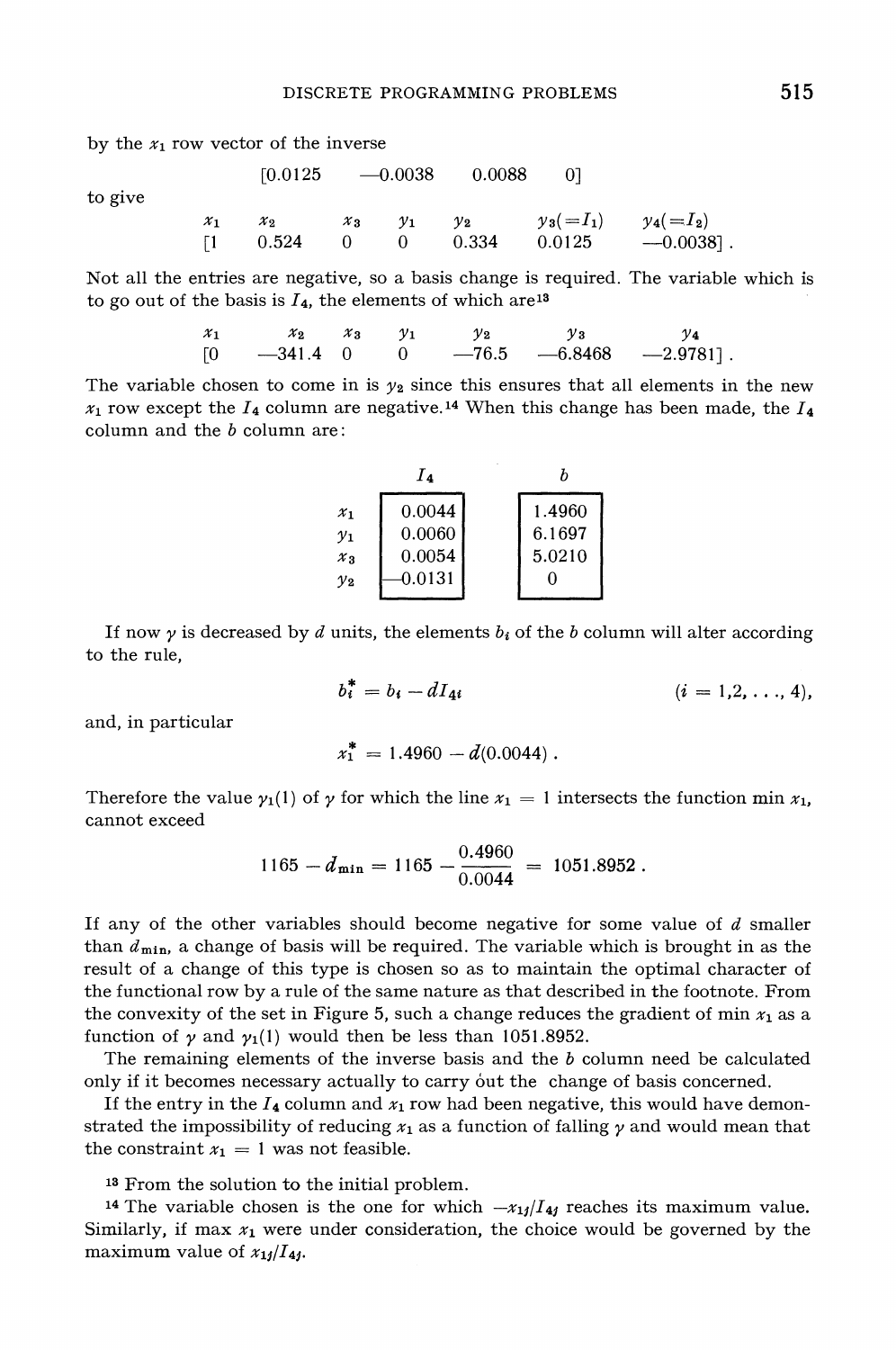A similar method is used to determine the value of  $\gamma$  for the max  $x_1$  function. The value of y corresponding to  $x_1 = 0$  has also to be determined. An upper bound to it can be obtained from the min  $x_1$  calculation:

 $1165.5060 - \frac{1.4960}{0.0044} = 822.8457$ .

Since neither  $y_1$  nor  $x_3$  has decreased to zero for this value of y, this is exactly the value of  $\gamma$  for which  $x_1 = 0$ .

 $\gamma^1$  is selected as the starting point for Step 4 and the complete inverse basis and b column for  $\gamma = \gamma^1 = 1051.8952$  are worked out. An extra constraint,  $x_1 - F = 1$ , where  $F$  is a disposal variable which must always be zero, is now added to the programme. Theoretically this adds a row  $(F)$  and a column  $(I_5)$  to the inverse basis. The variable  $F$  (which is at present in the basis) plays the same role at this stage of the calculations as  $I_4$  did in the previous stage. It can easily be shown that apart from the column  $I_5$  the elements in the F row of the inverse basis are exactly the same as the elements of the  $x_1$  row and therefore as soon as any basis change is made, the elements of the  $x_1$  row in columns  $I_1$  to  $I_4$  vanish. It is now impossible for any basis change to affect the  $x_1$  row and hence both it and the column  $I_5$  may be dropped from the basis. The  $x_1$  column in the main part of the tableau may also be deleted, since  $x_1$  is now constrained to be equal to one.

In the succeeding steps of the calculation, the same method is employed to trace out the functions min  $x$  and max  $x$ , care being taken always to work down from the greatest value of  $\gamma$  which is still compatible with the constraints so far imposed. In the small numerical example, the solution was found without having to examine more than one branch of the tree, but in general this will not occur nor, of course, is there any guarantee that a solution exists.

Towards the end of a calculation following the second method, it may be helpful to use the first method to investigate some of the branches.The value of the first method is most apparent when the integral constraints have reduced the entries in the b column so much that a solution can almost be found by inspection.

Although the dual method for adding constraints used by Markowitz and Manne *[6]*  can be adapted to the requirements of this algorithm, it appears to involve more work than the parametric method described above.

#### APPENDIX 2

The methods described in this paper have been tried out on the data published by Markowitz and Manne **[6]** as a hypothetical production problem. The problem they solved is :

Maximize 
$$
c'x = \gamma
$$
,  
subject to  $Ax \leq b$ ,  
 $x_j = 0$  or 1,

where A is a  $6 \times 21$  matrix of technical coefficients, all of which are positive integers ranging from **3** to 99.

An alternative problem restricts the variables only to being nonnegative integers:

 $x_i$  = any nonnegative integer.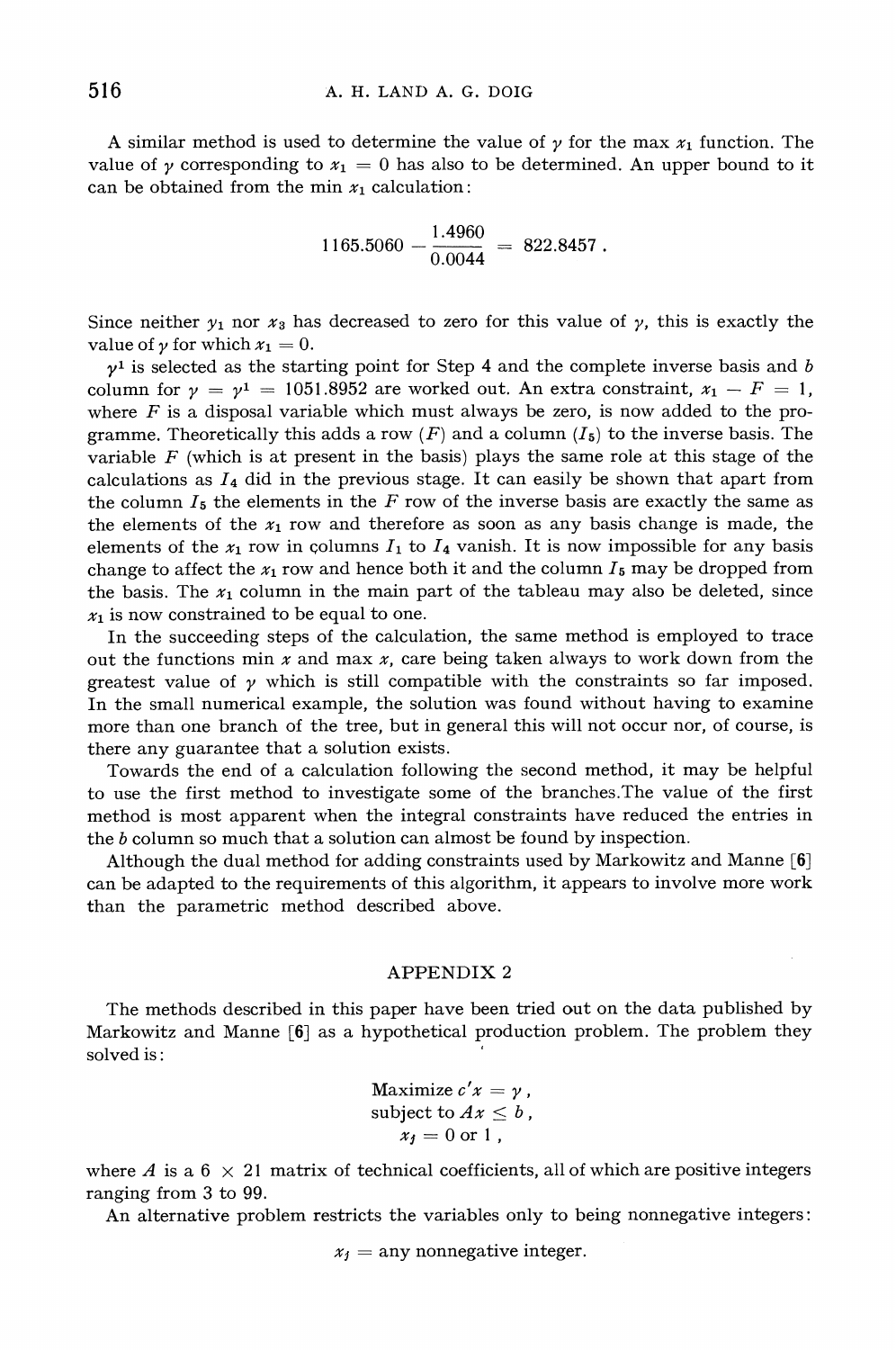#### "ANY INTEGER" PROBLEM

We have solved both problems, but have chosen to present only the second in any detail since it is the more general problem. The main description of the calculations is the "tree" figure (Figure 8, p. 518), the text being in the nature of an annotation to the tree.

The solution of the primary problem is:

```
Maximize c'x = y,
subject to Ax \leq b,
            x > 0.
v^0 = 643.99.15
x_8 = 1.77.
x_{11} = 2.54,
x_{12} = 1.04.
x_{13} = 2.06,
x_{15} = 0.97.
```
It will be seen that  $x_{11}$  is the value furthest from an integer. In fact the min and max functions were computed for all 5 variables and  $x_{11}$  provided the least upper bound. Thus in this case the a priori selection of  $x_{11}$  as the variable to be considered would have given the same result as considering all variables. This is not always the case, however, and on the figure some  $\gamma$ 's will be found marked with an asterisk showing that in the following step the  $x$  variable is not the one which would have been chosen following the "furthest from an integer" rule. During the later calculations this rule was followed, and the min and max functions were not obtained for every  $x$  variable. The calculations followed the procedure described as Method 2 in Appendix 1 except that where the b values had been reduced so much that only a few integer solutions were possible (i.e., when the sum of the constraints reached 5, 6 or 7) Method 1 was tried. Since, in general, Method 1 discovers an interior point of the convex set enclosed by the min and max functions, successively higher integer values of the  $x$  variable being examined must be explored until an integer is reached for which the constraints are no longer feasible. These nonfeasible branches are omitted from Figure 8. The other branches for which Method 1 was used are marked M.1. and for these the highest integer solution compatible with the constraints has been determined and is shown. The  $\gamma$  values on the other branches are upper bounds on the value of the functional, obtained by Method 2.16

Two optimum solutions were discovered at  $y = 594$ . These are:

1st solution  
\n
$$
1 = x_5
$$
\n
$$
1 = x_6
$$
\n
$$
x_8 = 2
$$
\n
$$
2 = x_{11} = 1
$$
\n
$$
1 = x_{12} = 2
$$
\n
$$
2 = x_{13} = 1
$$
\n
$$
1 = x_{15} = 1
$$
\n
$$
x_{20} = 1
$$

15 Results have been rounded to two decimal places.

16 There may be other nonfeasible constraints for which an upper bound is shown. This merely means that the Method 2 calculation has not been taken far enough to show up the infeasibility.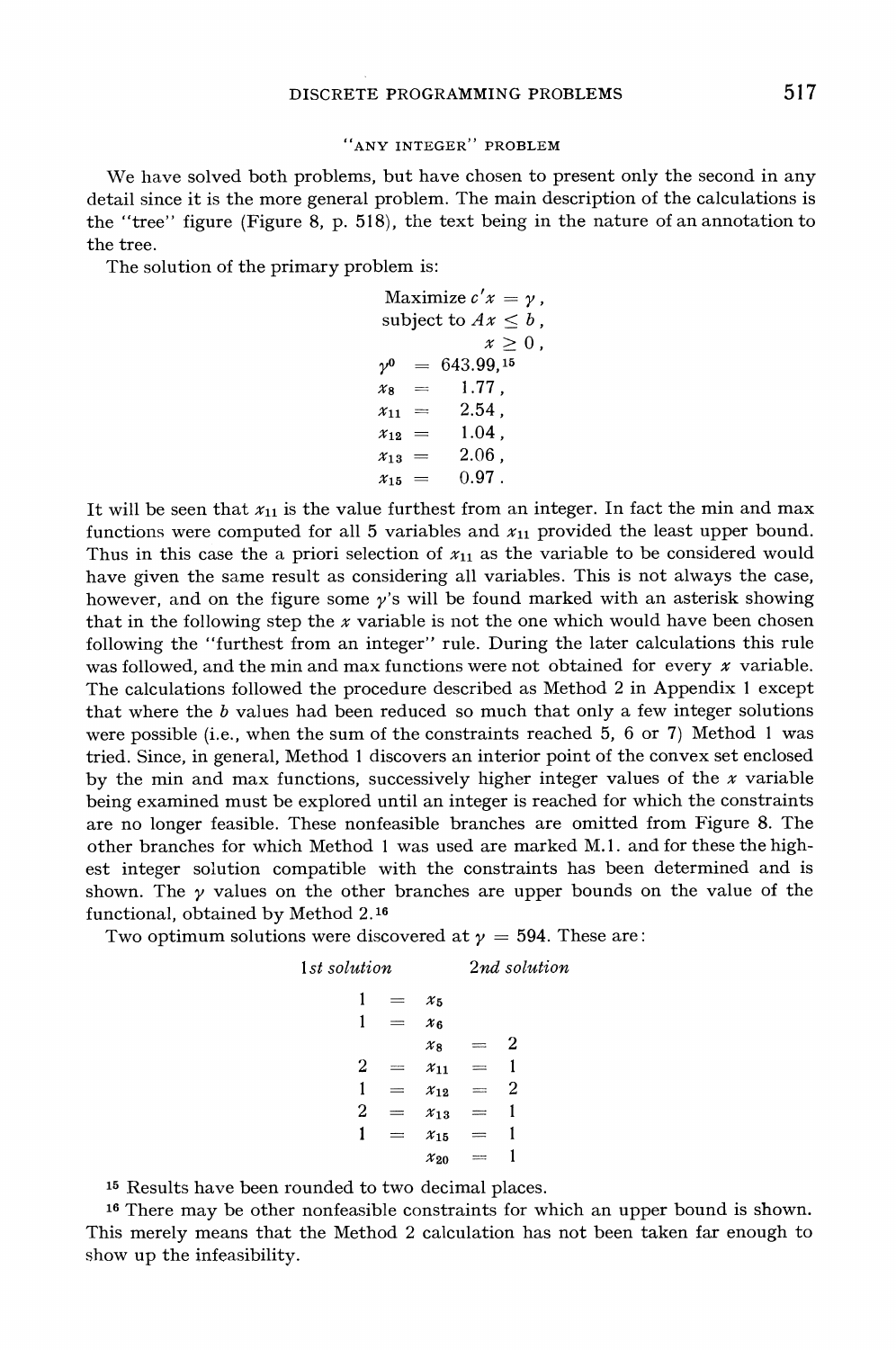It will be seen from the tree that the solution of the problem involved 37 steps (apart from the primary solution). This involved exploring  $74.7 \times 7$  inverse bases, in



FIGURE 8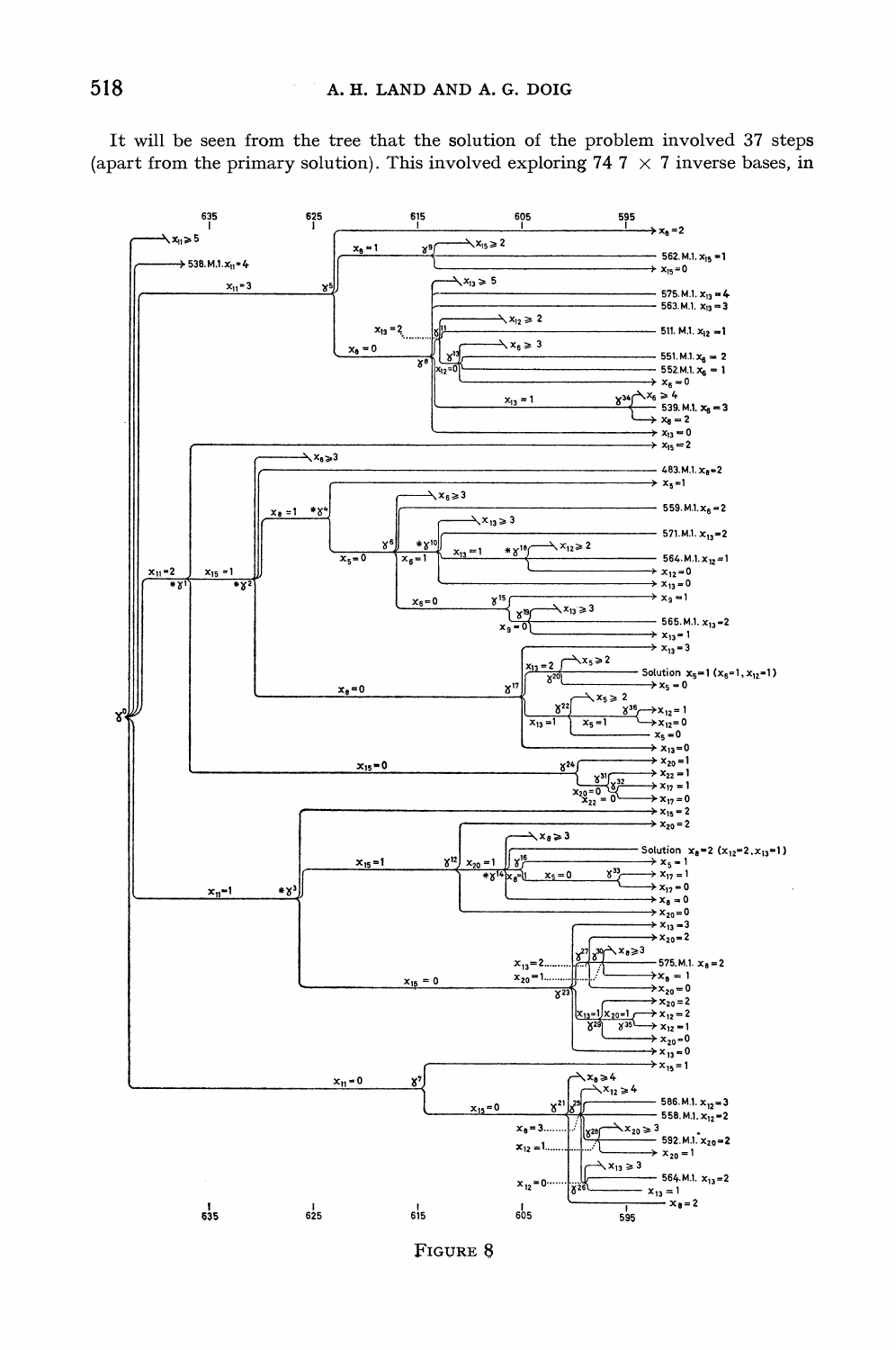**25** of which only the y column was needed, and using Method **1 39** times, including **19**  times in which the constraints were not feasible.

**''0 OR 1" PROBLEM** 

The primary problem in this case was :

$$
\begin{array}{c}\n\text{Max } c'x = \gamma \,, \\
\text{subject to } Ax \leq b \,, \\
0 \leq x \leq 1 \,.\n\end{array}
$$

Dantzig's method for bounded variables [2] was used so that here again the inverse bases were of order  $7 \times 7$ . The primary solution is

> $v^0$  $= 594.40$ .  $0.69$ .  $\chi_{\textrm{K}}$ 1,  $x_{\alpha}$  $=$  $x_{\mathbf{a}}$  $1,$  $0.29$ .  $x_{\alpha}$ 1,  $x_{11} =$  $x_{12} =$  $1$ . 1,  $x_{13} =$  $0.94$ ,  $x_{15} =$  $0.96.$  $x_{20} =$

It will be noted that even in the primary solution there are **5** variables already at the level one, and it remains true throughout the calculation that at each  $\gamma$  value there are not only variables which are constrained to be equal to zero or one, but also others which are at the value one because of the constraints  $x_j \leq 1$ . This has the unfortunate result that Method **1** cannot be used even when there are seven variables at the unit level, since they are not constrained to be equal to one, and therefore cannot be subtracted from the  $b$  column. Indeed at one point when approaching an integer solution at  $\gamma = 538$  (the optimum being  $\gamma = 540$ ) every unused x variable had to be successively constrained to be equal to zero before the upper bound of  $\gamma$ on that branch could be pushed below **540.** This is not quite so disastrous as it sounds since in this situation one simply explored a series of bases with only two variables other than slack variables.



In summary there were **53** steps in this calculation. The total number of different bases was **165** in which **2** had **6** slack variables, **42** had **5, 63** had **4, 41** had **3, 15** had **2,**  and 2 had only 1. In 42 of the bases only the  $\gamma$  column was computed.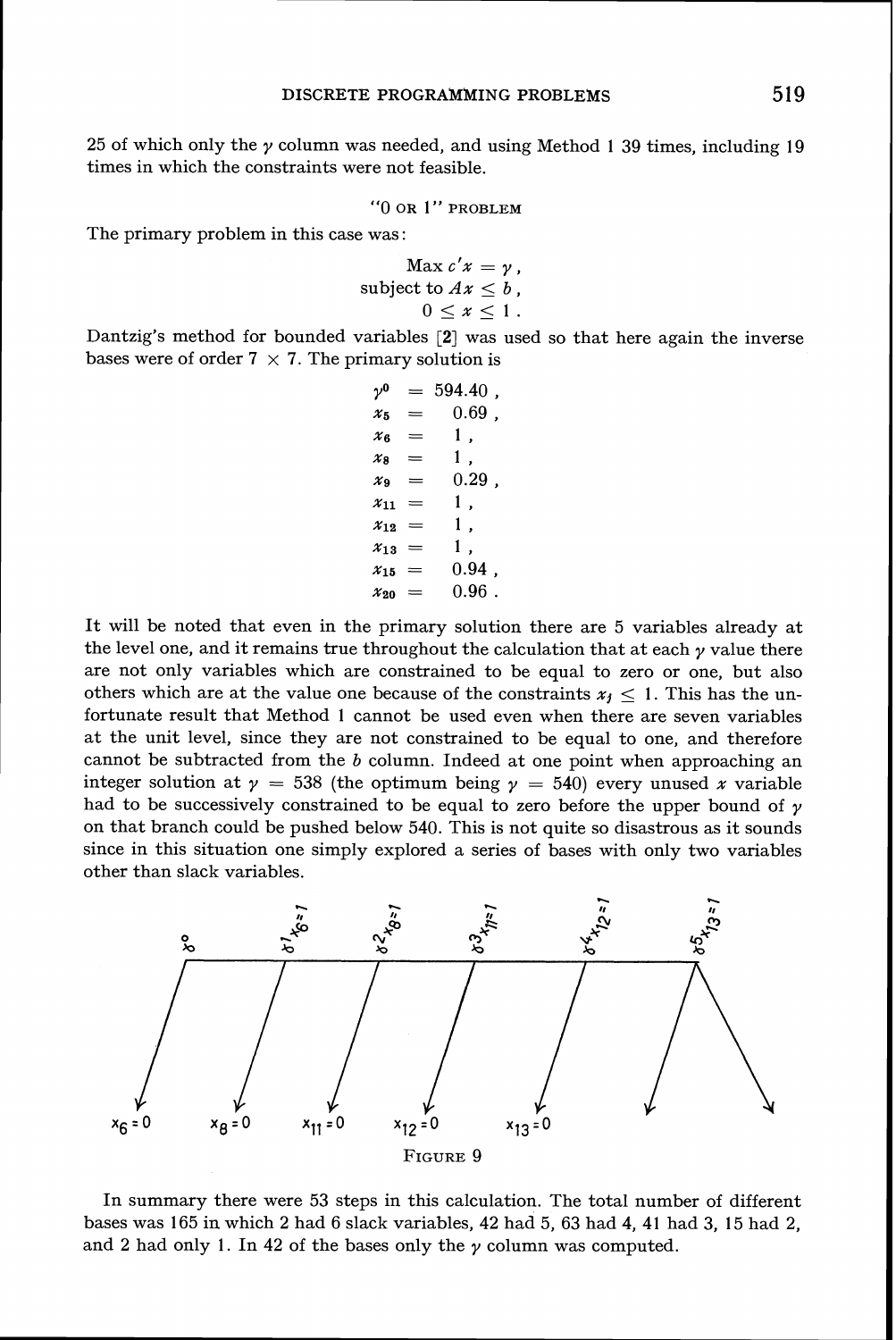It appears to us almost certain that a different criterion for selecting the  $x$  variable at each step would have considerably reduced this work. In particular it appears that one should select not merely the greatest noninteger variable but the greatest unconstrained variable. In the problem starting with bounded variables, in other words, one would start by selecting (arbitrarily)  $x_6$ ,  $x_8$ ,  $x_{11}$ ,  $x_{12}$ , or  $x_{13}$  and investigate the effect of reducing it to zero. The other side of the fork would be constraining it to be equal to unity, and hence would not reduce  $\gamma$  at all. The start of the tree, therefore, would appear as:

The testing of this hypothesis, however, will be postponed until it is programmed for an electronic computer.

*Acknowledgement.* We wish to thank Mr. Neil Swan for his valuable assistance in solving the numerical examples.

London School of Economics and Political Science

#### **REFERENCES**

- [1] BEALE, E. M. L.: "A Method of Solving Linear Programming Problems When Some But Not All of the Variables Must Take Integral Values," Statistical Techniques Research Group Technical Report No. 19, Princeton, N. J., July, 1958.
- [2] DANTZIG, G. B.: "Recent Advances in Linear Programming," Management *Science,* 2, (1956), pp. 131-44.
- **[3]** DANTZIG, G. B.: "Discrete-Variable Extremum Problems," *Opevations Research,* 5,  $(1957)$ , pp. 266-77.
- **[4]** GASS, S. I. AND T. L. SAATY: "Parametric Objective Function, 11, Generalisation," *Jouvnal of the Opevations Research Society of Awzevica, 3,* (1955), pp. 395-401.
- [5] GOMORY, R. E.: "Outline of an Algorithm for Integer Solutions to Linear Programs," *Bulletin of the Amevican Mathematical Society,* 64, (1958), pp. 275-8.
- [6] MARKOWITZ, H. M. AND A. S. MANNE: "On the Solution of Discrete Programming Problems," *Econometvica,* 25, (1957), pp. 84-1 10.
- [7] ORCHARD-HAYS, W. : "Revisions and Extensions to the Simplex Method," RAND Corporation, P-562, 2 September, 1954.
- **[S]**  SAATY,T. L. AND S. I. GASS: "Parametric Objective Function, I," *Jouvnal of the Operations Research Society of America, 2, (1954), pp. 316–9.*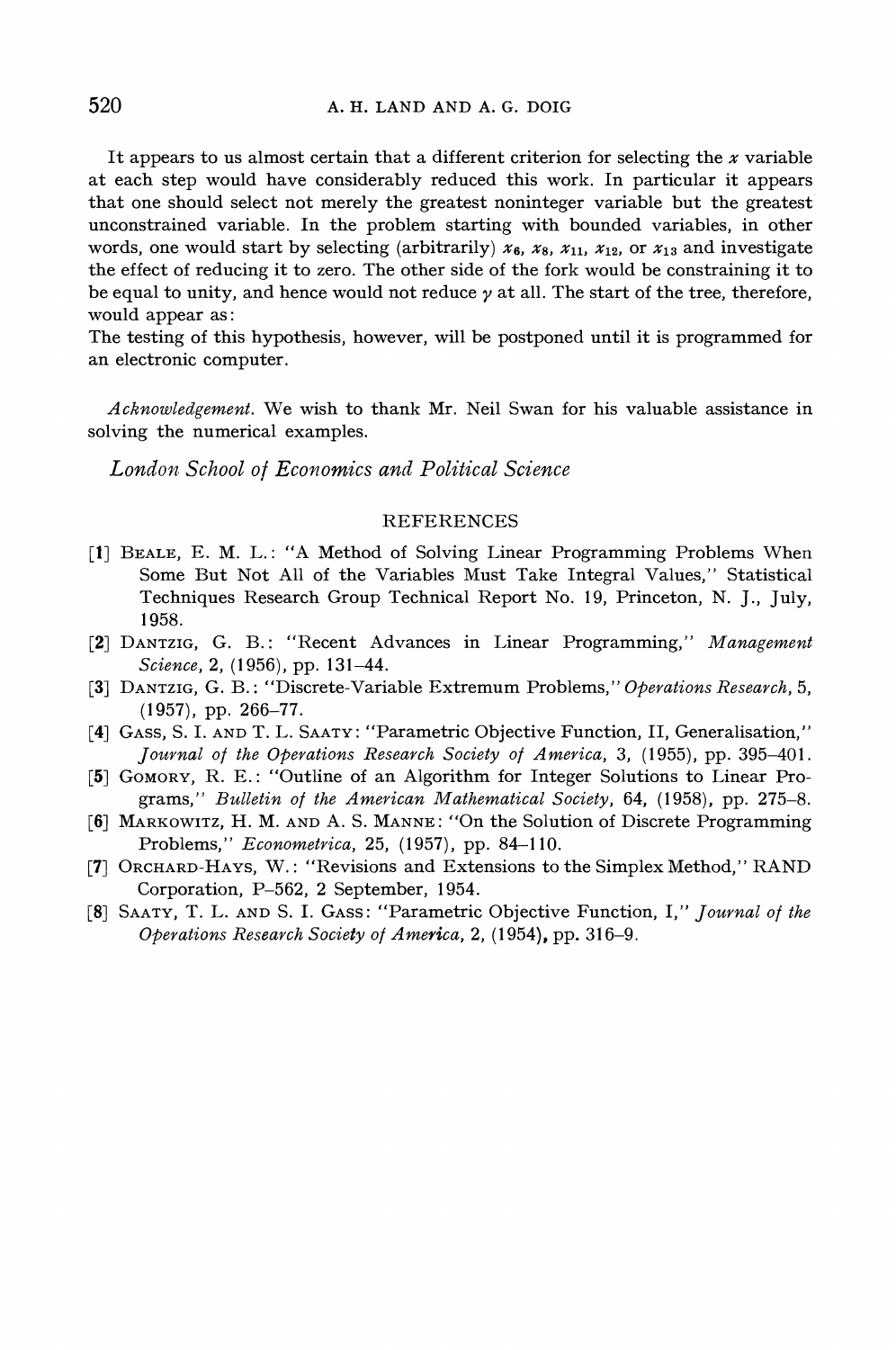http://www.jstor.org

# **LINKED CITATIONS**

*- Page 1 of 2 -*

*You have printed the following article:*

**An Automatic Method of Solving Discrete Programming Problems** A. H. Land; A. G. Doig *Econometrica*, Vol. 28, No. 3. (Jul., 1960), pp. 497-520. Stable URL: [http://links.jstor.org/sici?sici=0012-9682%28196007%2928%3A3%3C497%3AAAMOSD%3E2.0.CO%3B2-M](http://links.jstor.org/sici?sici=0012-9682%28196007%2928%3A3%3C497%3AAAMOSD%3E2.0.CO%3B2-M&origin=JSTOR-pdf)

*This article references the following linked citations. If you are trying to access articles from an off-campus location, you may be required to first logon via your library web site to access JSTOR. Please visit your library's website or contact a librarian to learn about options for remote access to JSTOR.*

# **References**

**<sup>2</sup> Recent Advances in Linear Programming** George B. Dantzig *Management Science*, Vol. 2, No. 2. (Jan., 1956), pp. 131-144. Stable URL: [http://links.jstor.org/sici?sici=0025-1909%28195601%292%3A2%3C131%3ARAILP%3E2.0.CO%3B2-2](http://links.jstor.org/sici?sici=0025-1909%28195601%292%3A2%3C131%3ARAILP%3E2.0.CO%3B2-2&origin=JSTOR-pdf)

## **<sup>3</sup> Discrete-Variable Extremum Problems**

George B. Dantzig *Operations Research*, Vol. 5, No. 2. (Apr., 1957), pp. 266-277. Stable URL: [http://links.jstor.org/sici?sici=0030-364X%28195704%295%3A2%3C266%3ADEP%3E2.0.CO%3B2-B](http://links.jstor.org/sici?sici=0030-364X%28195704%295%3A2%3C266%3ADEP%3E2.0.CO%3B2-B&origin=JSTOR-pdf)

## **<sup>4</sup>Parametric Objective Function (Part 2)- Generalization**

S. I. Gass; Thomas L. Saaty *Journal of the Operations Research Society of America*, Vol. 3, No. 4. (Nov., 1955), pp. 395-401. Stable URL: [http://links.jstor.org/sici?sici=0096-3984%28195511%293%3A4%3C395%3APOF%282G%3E2.0.CO%3B2-7](http://links.jstor.org/sici?sici=0096-3984%28195511%293%3A4%3C395%3APOF%282G%3E2.0.CO%3B2-7&origin=JSTOR-pdf)

**<sup>6</sup>On the Solution of Discrete Programming Problems** Harry M. Markowitz; Alan S. Manne *Econometrica*, Vol. 25, No. 1. (Jan., 1957), pp. 84-110. Stable URL: [http://links.jstor.org/sici?sici=0012-9682%28195701%2925%3A1%3C84%3AOTSODP%3E2.0.CO%3B2-6](http://links.jstor.org/sici?sici=0012-9682%28195701%2925%3A1%3C84%3AOTSODP%3E2.0.CO%3B2-6&origin=JSTOR-pdf)

**NOTE:** *The reference numbering from the original has been maintained in this citation list.*